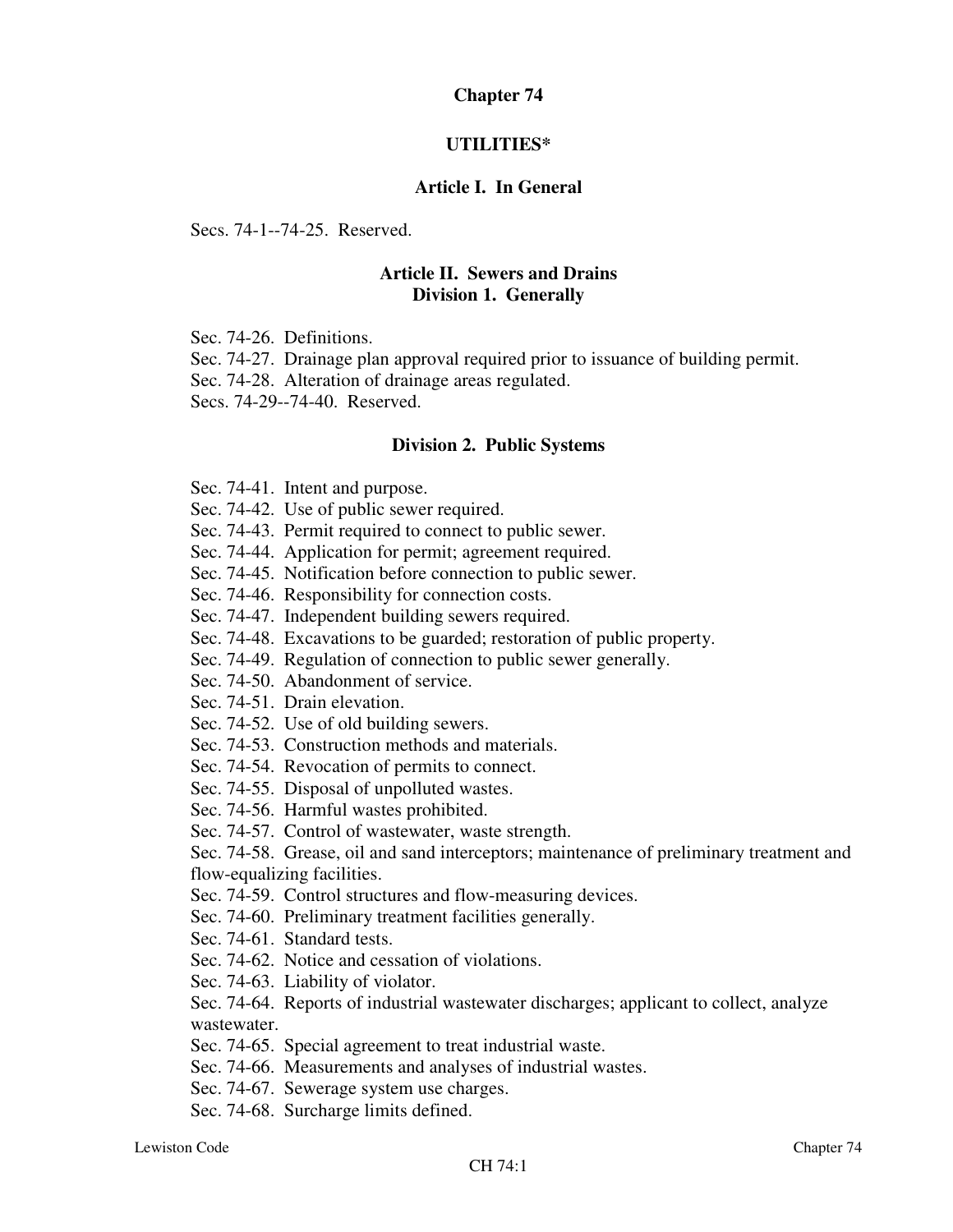Secs. 74-69--74-80. Reserved.

#### **Division 3. Private Facilities**

- Sec. 74-81. Minimum standards; disclaimer of liability.
- Sec. 74-82. Violator's liability.
- Sec. 74-83. Notice of violation.
- Sec. 74-84. Sanitary facilities required.
- Sec. 74-85. Independent system for each building; exception.
- Sec. 74-86. Existing systems--Use and abandonment.

Sec. 74-87. Same--Inspection and permits.

- Sec. 74-88. Installation to be made apart from other utilities, exception.
- Sec. 74-89. Connection to public or community system.

Secs. 74-90--74-100. Reserved.

### **Division 4. Sewer Assessments**

Sec. 74-101. Purpose.

Sec. 74-102. Authorization to adopt policy.

Sec. 74-103. Payment on term basis.

Sec. 74-104. Payment due, interest rate.

Secs. 74-105--74-115. Reserved.

#### **Division 5. Sewer Impact Fees**

Sec. 74-116. Purpose.

Sec. 74-117. Authorization to adopt policy.

Secs. 74-118--74-199. Reserved.

#### **Article III. Non-Storm Water Discharge**

- Sec. 74-200. Purpose.
- Sec. 74-201. Objectives.
- Sec. 74-202. Definitions.

Sec. 74-203. Applicability.

- Sec. 74-204. Responsibility for administration.
- Sec. 74-205. Prohibition of non-storm water discharges.
- Sec. 74-206. Suspension of access to the municipality's small MS4.
- Sec. 74-207. Monitoring of discharges.
- Sec. 74-208. Enforcement.
- Sec. 74-209. Severability.

Sec. 74-210. Basis.

Secs. 74-211--74-299. Reserved.

#### **Article IV. Stormwater Utility**

Sec. 74-300. Findings.

Sec. 74-301. Purpose.

Sec. 74-302. Authority and jurisdiction.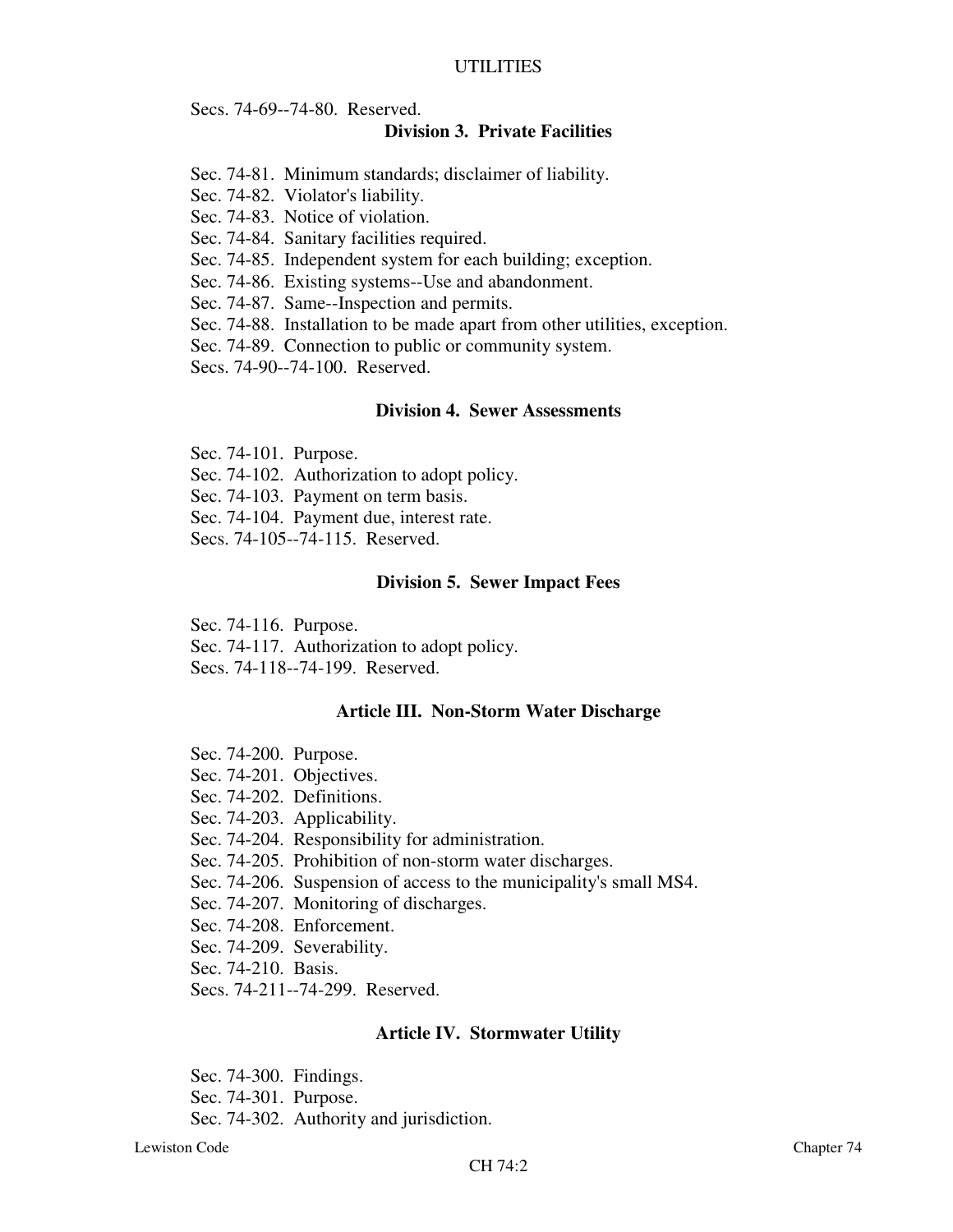- Sec. 74-303. Definitions.
- Sec. 74-304. Establishment of stormwater fund.
- Sec. 74-305. Requirements for on-site stormwater management.
- Sec. 74-306. Services provided.
- Sec. 74-307. Service area.
- Sec. 74-308. Stormwater utility service fees.
- Sec. 74-309. Credits and exemptions.
- Sec. 74-310. Fee collection schedule.
- Sec. 74-311. Right to enforcement and violations.
- Sec. 74-312. Limitation of liability.
- Sec. 74-313. Severability.
- Sec. 74-314. Applicability.

**\*Cross references:** Buildings and building regulations, ch. 18; streets and sidewalks, ch. 66; zoning and land use, app. A.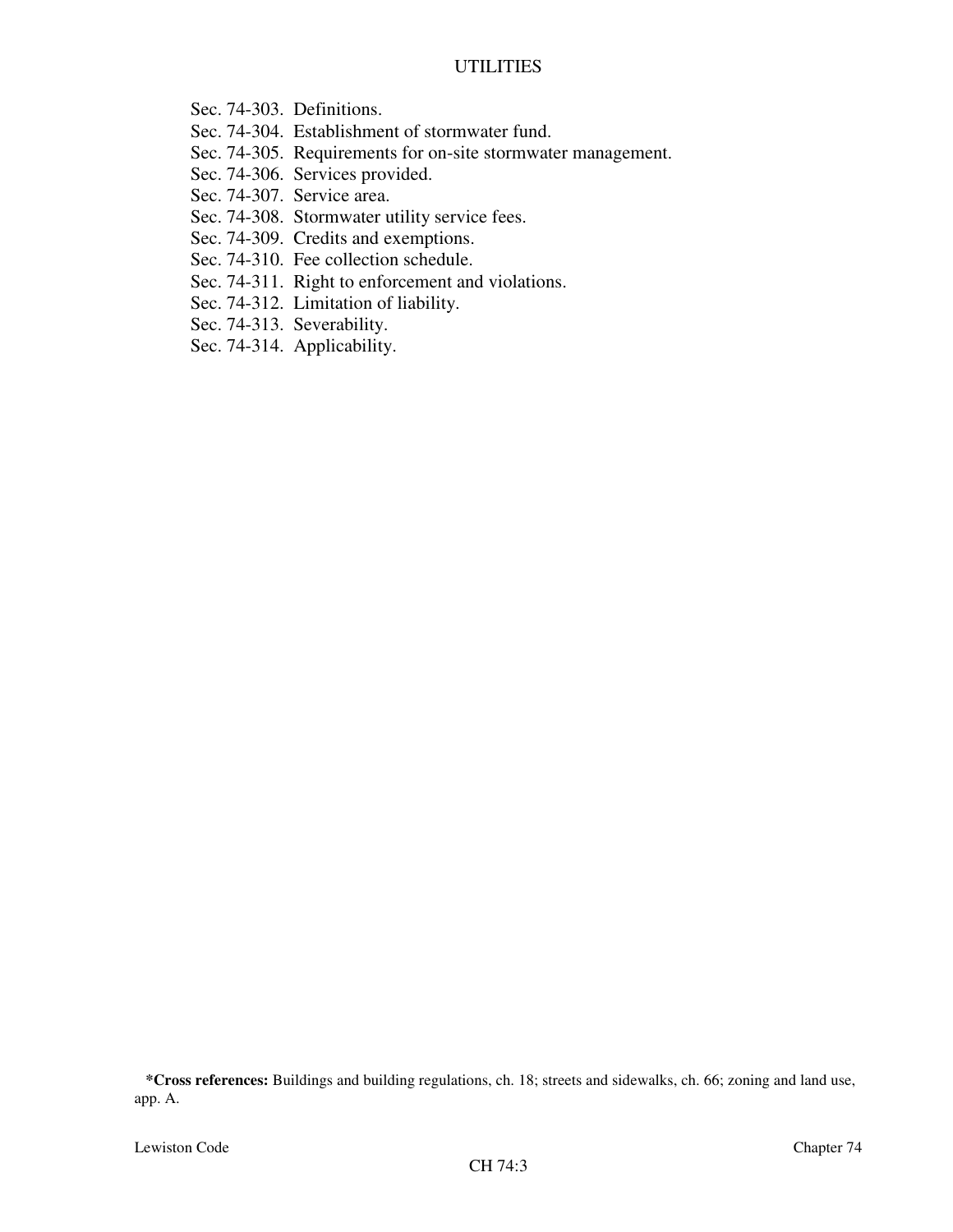#### **ARTICLE I. IN GENERAL**

**Secs. 74-1--74-25. Reserved.**

### **ARTICLE II. SEWERS AND DRAINS\***

**\*State law references:** Generally, 23 M.R.S.A. § 651 et seq., 30-A M.R.S.A. § 3401 et seq.

### **DIVISION 1. GENERALLY**

#### **Sec. 74-26. Definitions.**

The following words, terms and phrases, when used in this article, shall have the meanings ascribed to them in this section, except where the context clearly indicates a different meaning:

*Applicant* or *owner* means any person requesting approval to discharge domestic or industrial wastewaters into facilities of the city.

*Authority* means the Lewiston-Auburn water pollution control authority or its duly authorized representative.

*Biochemical oxygen demand (BOD)* means the quantity of oxygen utilized in the biochemical oxidation of wastewater under standard laboratory procedure in five days at 20 degrees Celsius, expressed in milligrams per liter.

*Combined sewer* means a sewer receiving both wastewater and stormwater.

*Director* means the director of public works of the city or his authorized deputy, agent or representative.

*Domestic sewer* means a sewer which carries domestic wastewater and to which stormwaters, surface waters and groundwaters are not intentionally admitted.

*Domestic wastewater* means the wastewater derived principally from dwellings, business buildings, institutions, and the like. It may or may not contain groundwater, surface water or stormwater.

*E.P.A.* means the Environmental Protection Agency of the United States government.

*Excessive* means amounts or concentrations of a constituent of a wastewater which in the judgment of the city will cause damage to any sewerage facility, which will be harmful to a wastewater treatment process, which cannot be removed in the wastewater treatment works of the authority to the degree required to meet the limiting stream classification standards of the Androscoggin River, which can otherwise endanger life, limb or public property, and/or which can constitute a nuisance.

Lewiston Code Chapter 74 *Facilities* means and includes structures and conduits for the purpose of collecting, treating, neutralizing, stabilizing or disposing of domestic wastewater and/or industrial or other wastewaters as are disposed of by means of such structures and conduits, including treatment and disposal works, necessary intercepting, outfall and outlet sewers, and pumping stations integral to such facilities with sewers, equipment, furnishing thereof and other appurtenances connected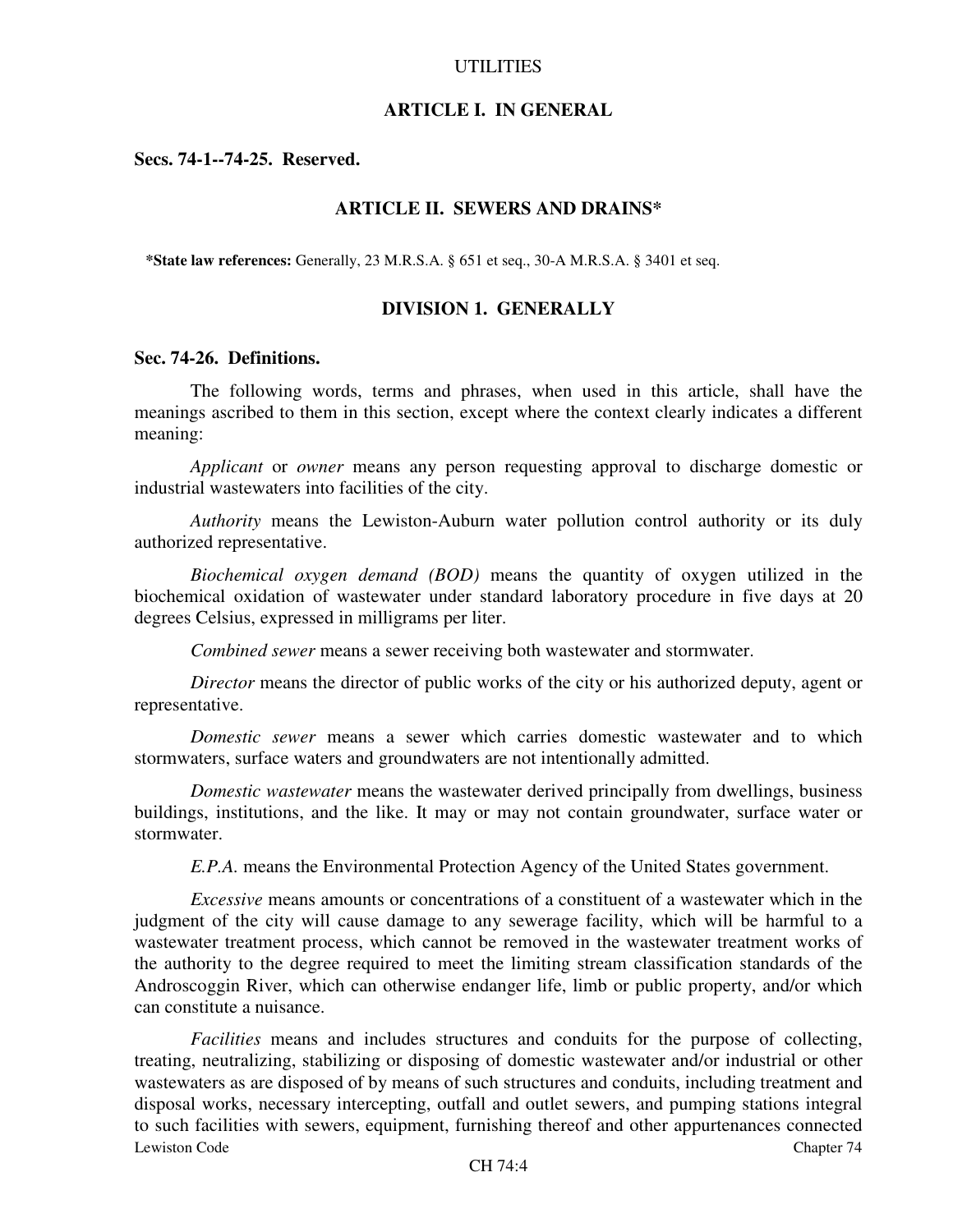therewith.

*Garbage* means the animal and vegetable wastes resulting from the handling, preparation, cooking and serving of food. It is composed largely of putrescible organic matter and its natural moisture content.

*Industrial wastewater* means the wastewater in which the liquid wastes from industrial manufacturing processes, laboratory, trade or business predominates as distinct from domestic wastewater.

*Industry* means an establishment with facilities for mechanical, testing, trade or manufacturing purposes.

*pH* means the reciprocal of the logarithm of the hydrogen ion concentration in grams per liter of solution.

*Properly shredded garbage* means garbage that has been shredded to such a degree that all particles will be carried freely under the flow conditions normally prevailing in public sewers with no particle greater than one-half inch  $(1.27 \text{ cm})$  in any dimension.

*Public sewer* means a sewer in which all owners of abutting properties have equal rights, and is owned, maintained and controlled by public authority (the city).

*Receiving waters* means any watercourse, river, pond, ditch, lake, aquifer or other body of surface water or groundwater receiving discharge of wastewaters.

*Sewer* means a pipe or conduit for carrying wastewater.

*Slug* means any discharge of water or wastewater which in concentration of any given constituent or in quantity of flow exceeds for any period of duration longer than 15 minutes more than five times the average 24-hour concentration or flow during normal operation.

*Spill* means the release, accidental or otherwise, of any material not normally released to the facilities, which by virtue of its volume, concentration or physical or chemical characteristics creates a hazard to the facilities, their operation or their personnel. Such characteristics shall include, but are not limited to, volatile, explosive, toxic or otherwise unacceptable materials.

*Storm drain* means a pipe or conduit for conveying rainwater, groundwater, subsurface water, condensate, cooling water or other similar discharge to a storm drain or combined sewer.

*Suspended solids* means solids that either float on the surface of, or are in suspension in, water, wastewater or other liquids, and which are removable by laboratory filtering, and are referred to as nonfilterable residue in the laboratory test prescribed in Standard Methods for the Examination of Water and Wastewater, as published by the American Public Health Association, American Water Works Association and Water Environment Federation.

*Wastes* means substances in liquid, solid or gaseous form that can be carried in water.

*Wastewater* means the spent water of a community and may be a combination of the liquid and water-carried wastes from residences, commercial buildings, industrial plants, and institutions, together with any groundwater, surface water and stormwater that may be present.

*Wastewater treatment works* means any arrangement of devices and structures used for treating wastewater.

Lewiston Code Chapter 74 *Wastewater works* means all structures, equipment and processes for collecting, pumping,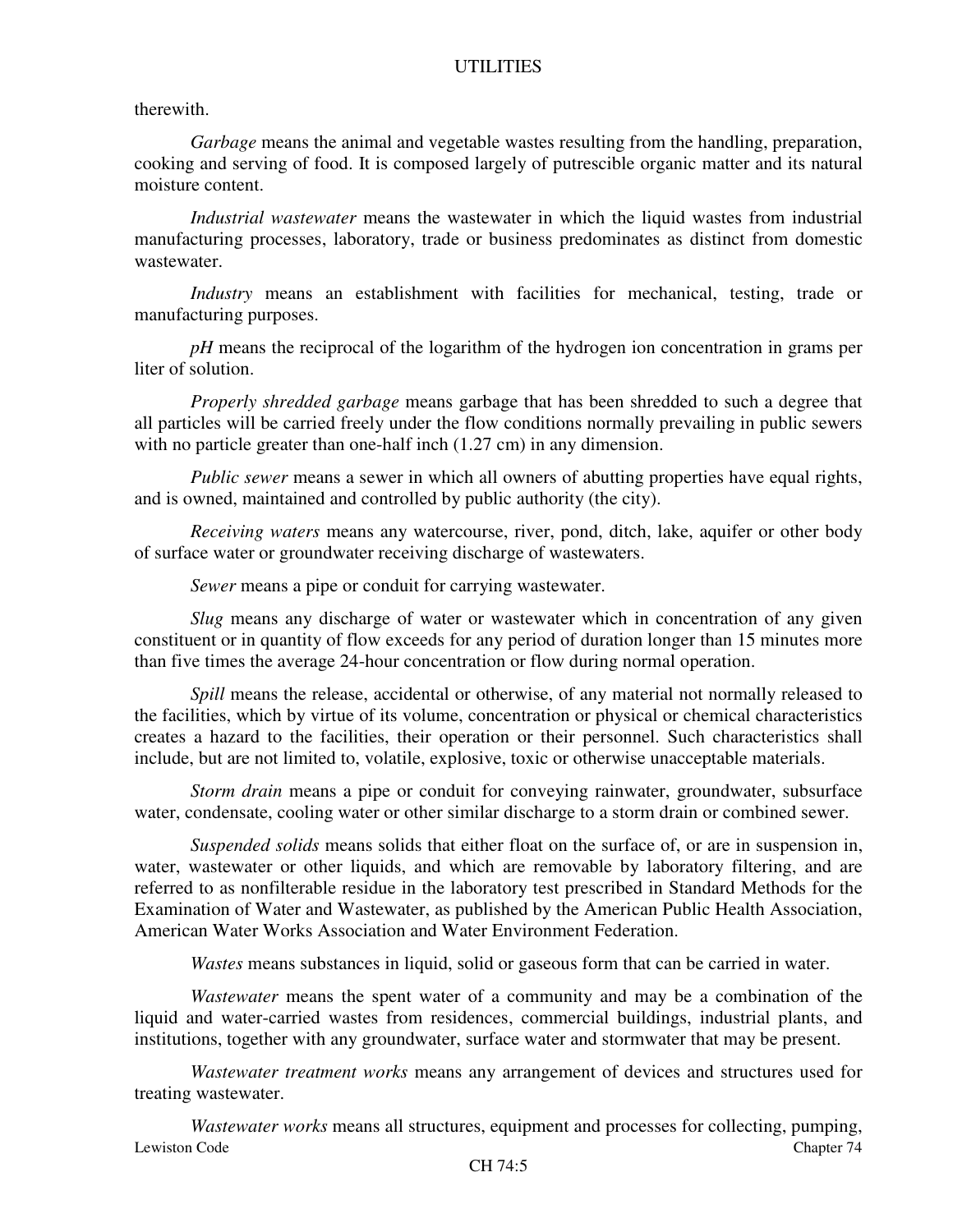treating and disposing of wastewater.

(Code 1982, § 23-1)

**Cross references:** Definitions generally, § 1-2.

# **Sec. 74-27. Drainage plan approval required prior to issuance of building permit.**

Prior to the issuance of any building permits for a lot or lots which are not serviced by a drainage plan approved by the director of public works, such plan shall be submitted by the developer of the lot or lots and shall be considered for approval by the director. The drainage plan shall show both sanitary and storm sewerage and, when requested by the director, water mains.

(Code 1982, § 23-2)

### **Sec. 74-28. Alteration of drainage areas regulated.**

(a) For the purpose of this section, the following definitions shall apply:

*Alteration* or *to alter* means to dam, to ditch, to pipe, to dredge, to fill, to deposit material or to change the contours of the earth.

*Drainageway* means a stream or system of streams as well as the area needed to contain the runoff of and to such streams, as well as outfalls of culverts crossing roadways, driveways, walkways and railways.

*Stream* means any freely flowing water, whether permanent or intermittent.

- (b) No person shall alter the contours of any stream or drainageway, in any zone, without first obtaining an alteration permit from the building inspector, except when such alteration is conducted in accordance with an approved subdivision plan.
- (c) Alteration permits shall be issued by the building inspector, upon recommendation of the director of public works, when it is found that such alterations will not cause water to intrude upon adjacent parcels, that the flood-carrying capacity within the altered or relocated portion of the watercourse will be maintained, and that the alteration will not otherwise endanger the health, safety and welfare of the public. Permits for temporary alterations may be granted for a period not to exceed six months provided that no permanent alteration of the stream or drainageway shall occur.
- (d) The application to the building inspector for an alteration permit shall be supported by a plan detailing the following information:
	- (1) Name and address of applicant.
	- (2) Name and address of the owner of the property on which the alteration is to take place.
	- (3) The exact location on the property of the proposed alteration.
	- (4) Reason for the proposed alteration.
	- (5) Description of work to be undertaken.

Lewiston Code Chapter 74 (e) In granting an alteration permit, the building inspector shall impose reasonable conditions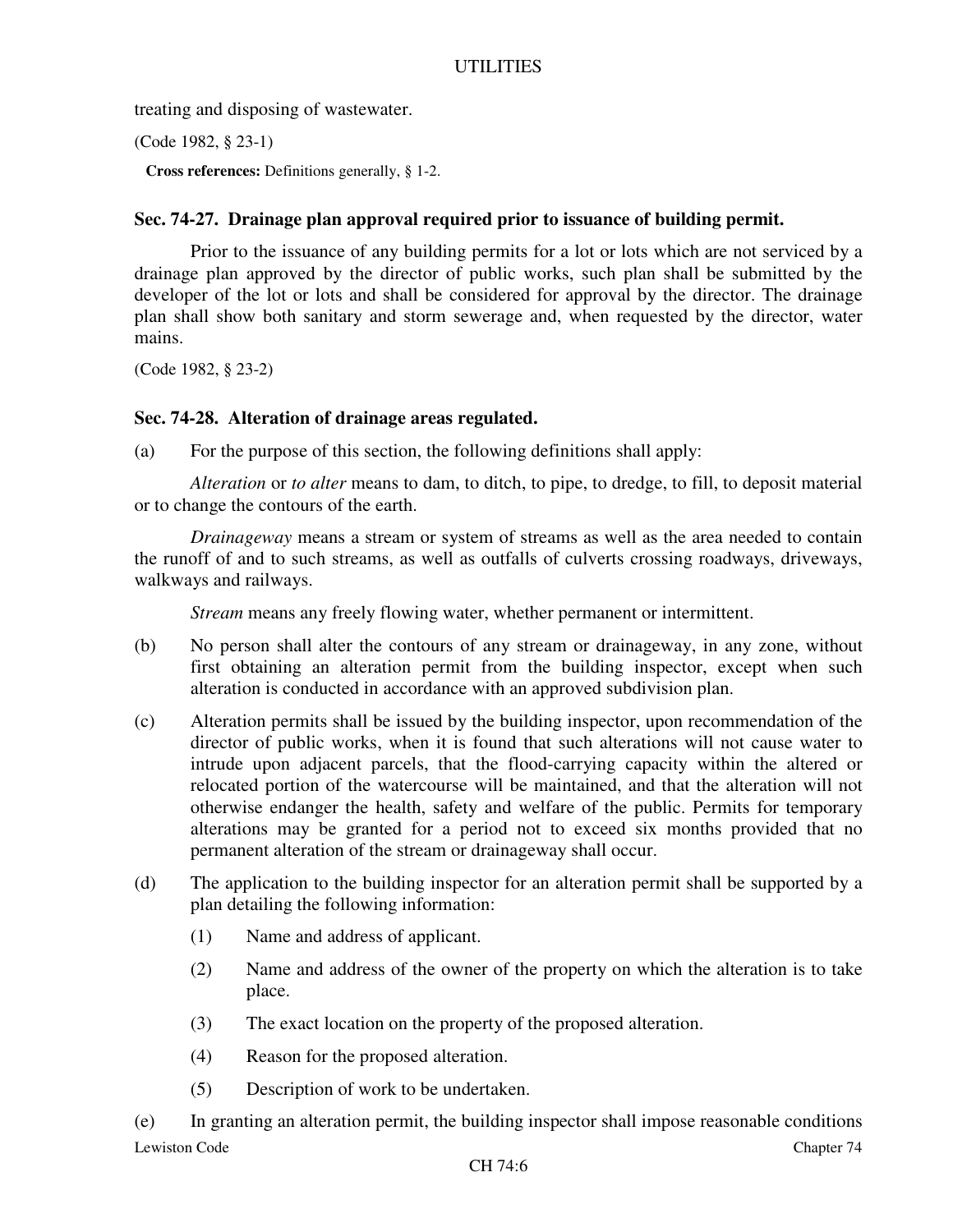regarding the length of time required to complete the project, the area to be serviced, and any other conditions he finds to be necessary to protect the interest of the public, abutting owners or the city.

- (f) It will be the responsibility of the building inspector to determine if a violation has occurred, to notify the violator and owner, and to ensure that the violation is corrected.
- (g) The fee for an alteration permit, covering three visits by the building inspector, shall be \$5.00. If additional inspections are necessary, a surcharge of \$2.00 per extra visit will be charged.
- (h) Violation of this section shall be an offense.
- (i) The state bureau of civil emergency preparedness and the Federal Insurance Administration shall be notified in writing of all applications to alter or relocate a stream. In riverine situations, potentially affected adjacent communities shall also be notified.

(Code 1982, § 23-3)

### **Secs. 74-29--74-40. Reserved.**

# **DIVISION 2. PUBLIC SYSTEMS**

#### **Sec. 74-41. Intent and purpose.**

This division regulates the use of the public sewerage and drainage systems and the discharge of waters and wastes into the systems and provides for sewerage system use charges and for penalties for violations of this division.

(Code 1982, § 23-16)

# **Sec. 74-42. Use of public sewer required.**

- (a) The owner of all houses, buildings or properties used for human occupancy, employment, recreation or other purposes situated within the city and abutting on any street, alley or right-of-way in which there is now located a public domestic or combined sewer of the city is hereby required at his expense to install suitable toilet facilities therein, and to connect such facilities directly with the proper public sewer in accordance with the provisions of this division, within 90 days after date of official notice to do so, provided that such public sewer is within 100 feet of the property line.
- (b) The provisions of subsection (a) of this section shall not be applicable to an accessory structure located on the same lot as a principal building containing sanitary facilities which are available at all times to users or occupants of the accessory structure. If food is sold, served, prepared, processed, packaged or repackaged in or from the accessory structure, the provisions of this subsection do not apply.

(Code 1982, § 23-17)

#### **Sec. 74-43. Permit required to connect to public sewer.**

Lewiston Code Chapter 74 No private drain or sewer shall be entered into a public sewer or storm drain or any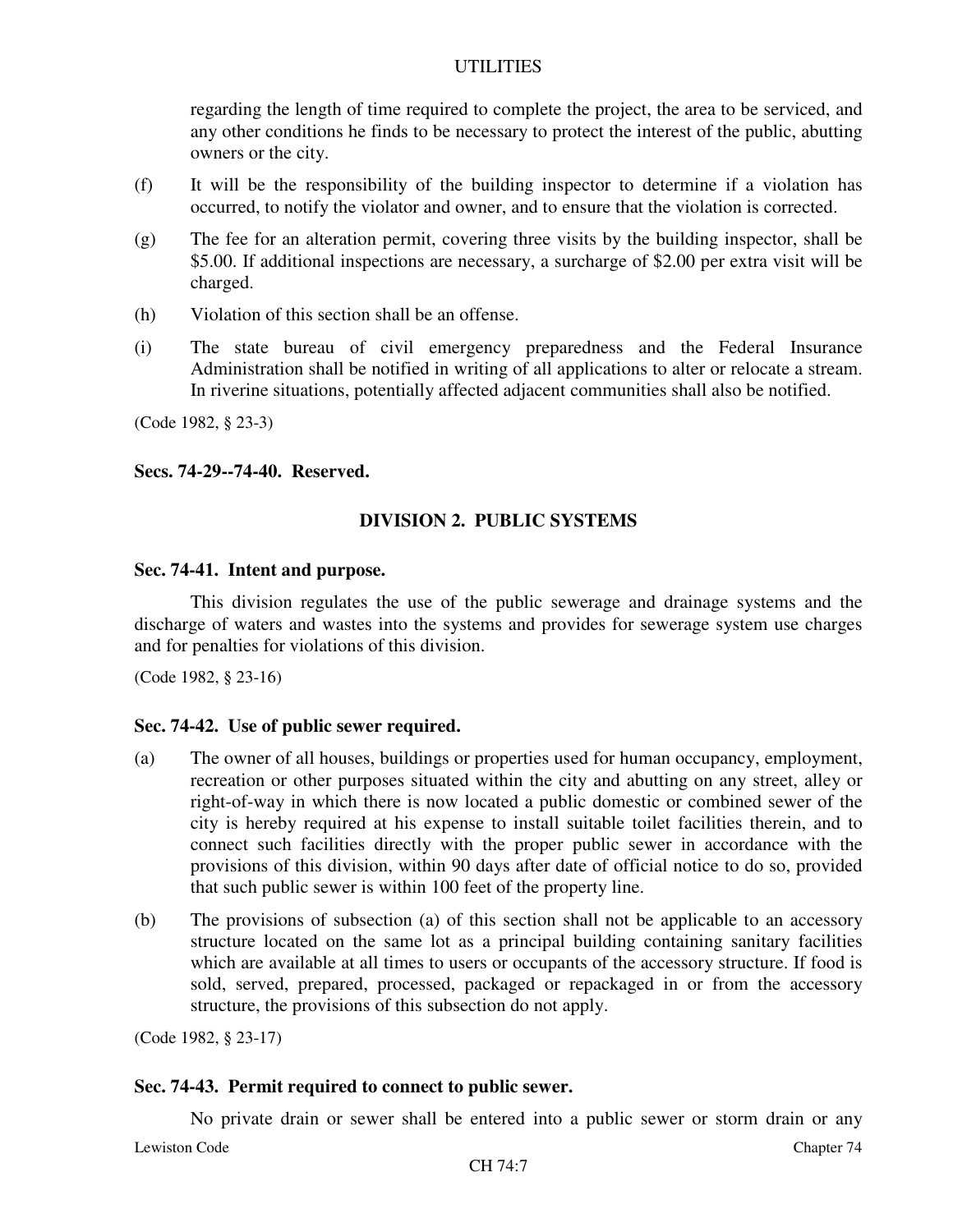appurtenances thereof without a permit from the director of public works.

(Code 1982, § 23-18)

**State law references:** Authority to require sewer connection, 30-A M.R.S.A. § 3405.

## **Sec. 74-44. Application for permit; agreement required.**

- (a) Applications for permits to connect or disconnect with any public sewer or drain must be made to the director of public works on a form prescribed and furnished by him at his office. It must be accompanied by a certificate from the plumbing inspector after the system of plumbing is approved by him. The application must be signed by the owner of the premises to be connected, or his attorney, and must state the location of premises and the name of the licensed plumber to be employed. All applications must be made prior to the commencement of any work thereon and be accompanied by a fee set by policy to cover the cost of processing the application and issuing the permit and inspecting the connection or disconnection with a public sewer or drain, such funds to be deposited directly into the sewer or drain account and used for sewer or drain purposes only. This fee shall be in addition to the system use charges and impact fee.
- (b) Each application under this division must include an agreement on the part of the owner to abide by all the provisions of this chapter and all the rules and regulations established by the director of public works and to waive any claim for damages in case of revocation as provided in section 74-54.
- (c) All applicants for permits for sewer connections involving industrial wastewater, in addition to compliance to subsections (a) and (b) of this section, shall also file application for a permit to discharge wastes to the facilities of the Lewiston-Auburn water pollution control authority. Such application shall be made directly to such authority, on forms provided by the authority, with a copy to the city.

(Code 1982, § 23-19)

# **Sec. 74-45. Notification before connection to public sewer.**

The applicant for a building sewer permit shall notify the director of public works when the building sewer is ready for inspection and connection to the public sewer. The connection shall be made under the supervision of the director of public works or his representative.

(Code 1982, § 23-20)

# **Sec. 74-46. Responsibility for connection costs.**

All present or future costs and expenses incident to the installation and connection of the building sewer shall be borne by the owner. The owner shall indemnify the city from any loss or damage that may directly or indirectly be occasioned by the installation of the building sewer.

(Code 1982, § 23-21)

# **Sec. 74-47. Independent building sewers required.**

A separate and independent building sewer shall be provided for every building; except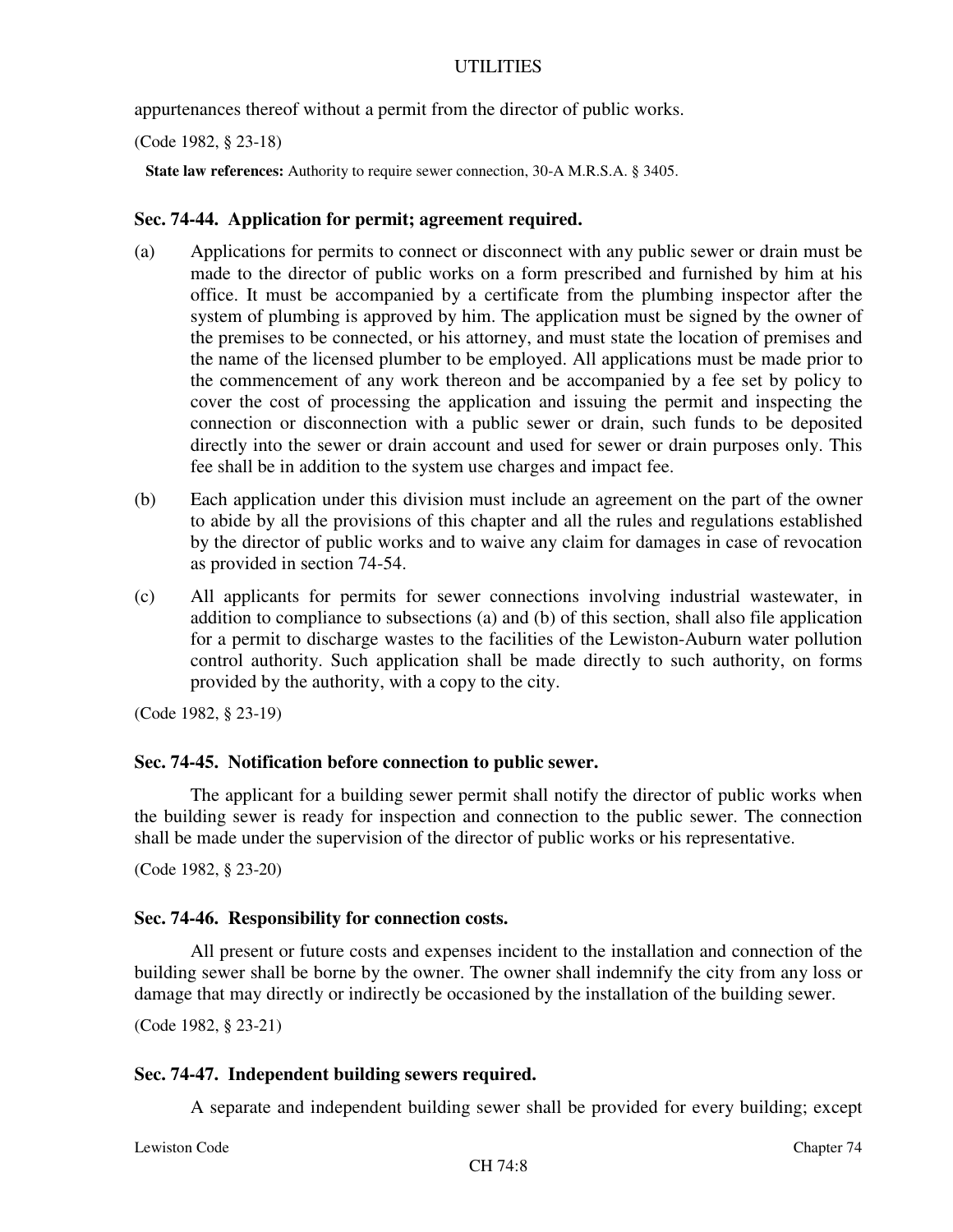where one building stands at the rear of another on an interior lot and no private sewer is available or can be constructed to the rear building through an adjoining alley, court, yard or driveway, the building sewer from the front building may be extended to the rear building and the whole considered as one building sewer.

(Code 1982, § 23-22)

#### **Sec. 74-48. Excavations to be guarded; restoration of public property.**

All excavations for building sewer installation shall be adequately guarded with barricades and lights so as to protect the public from hazard. Streets, sidewalks, parkways and other public property disturbed in the course of the work shall be restored in a manner satisfactory to the city.

(Code 1982, § 23-23)

#### **Sec. 74-49. Regulation of connection to public sewer generally.**

The connection of the building sewer into the public sewer shall conform to the requirements of the building and plumbing code or other rules and regulations of the director of public works. All such connections shall be made gastight and watertight. Any deviation from the prescribed procedures and materials must be approved by the director of public works before installation.

(Code 1982, § 23-24)

#### **Sec. 74-50. Abandonment of service.**

No person shall dismantle or move any building in this city having a service entrance into a public sewer without first having sealed the area of the entrance of the service into such building with a masonry plug. If, upon examination by the plumbing inspector, the sewer service is found to be unserviceable, the owner shall remove such service and seal the opening at the main. No such work shall be undertaken until a permit, as described in section 74-44, is obtained.

(Code 1982, § 23-25)

#### **Sec. 74-51. Drain elevation.**

Whenever possible, the building sewer shall be brought from the building at an elevation below the basement floor. In all buildings in which any building drain is too low to permit gravity flow to the public sewer, wastewater carried by such building drain shall be lifted by an approved means so that it may be discharged to the public sewer.

(Code 1982, § 23-26)

#### **Sec. 74-52. Use of old building sewers.**

Old building sewers may be used in connection with new buildings only when they can be shown by the applicant to meet all requirements of this division.

(Code 1982, § 23-27)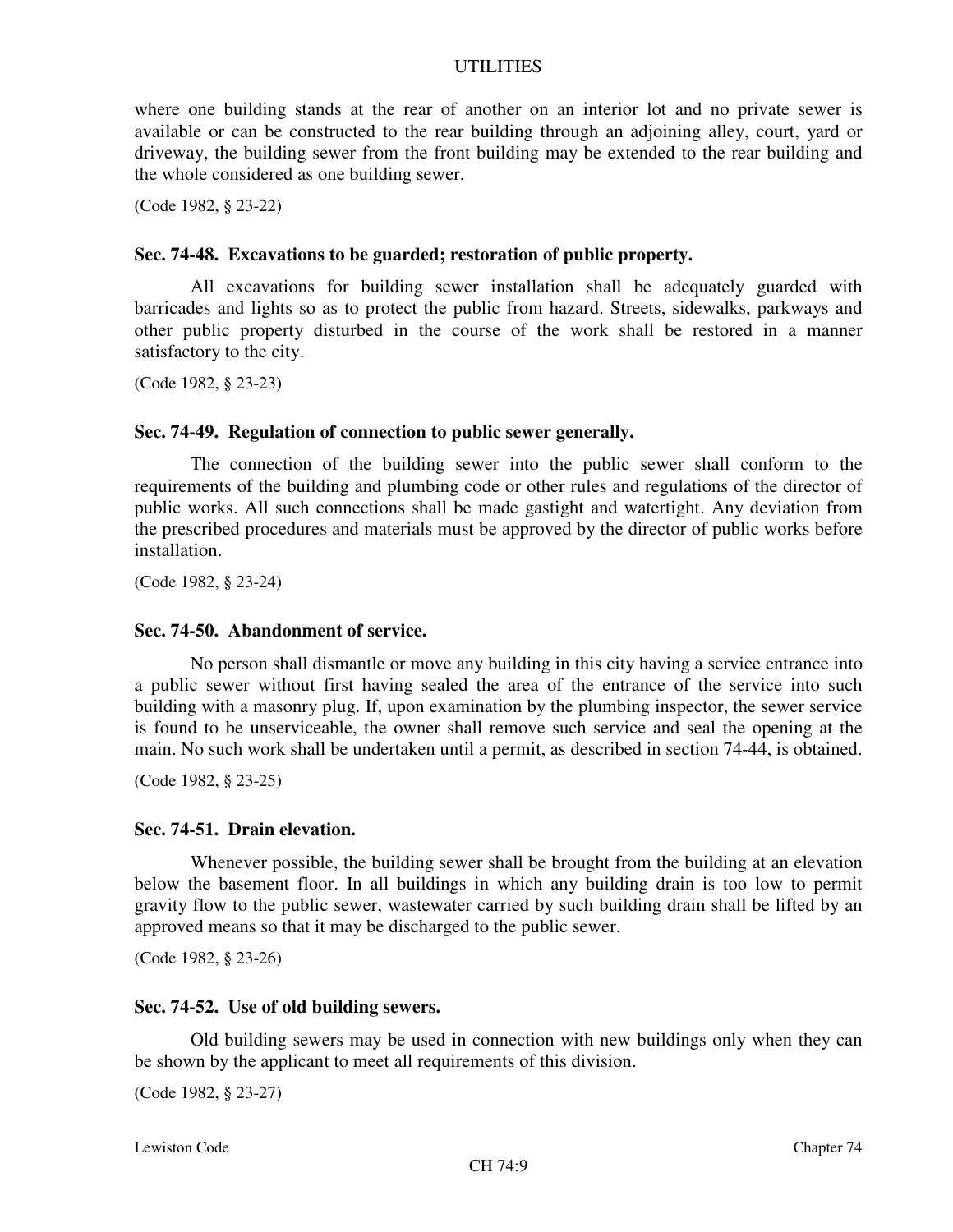# **Sec. 74-53. Construction methods and materials.**

The size, slope, alignment and materials of construction of a building sewer, and the methods to be used in excavating, placing of the pipe, jointing, testing and backfilling the trench, shall all conform to the requirements of the building and plumbing codes or other rules and regulations of the director of public works.

(Code 1982, § 23-28)

### **Sec. 74-54. Revocation of permits to connect.**

Permits to connect with a sewer may at any time be revoked and annulled by the director of public works or by the plumbing inspector for violation of section 74-44, and all parties in interest shall be held to have waived the right to claim damages on account of such revocation, provided that such revocation shall be annulled on compliance with the provisions in this chapter and the rules and regulations of the city council and director of public works.

(Code 1982, § 23-29)

### **Sec. 74-55. Disposal of unpolluted wastes.**

- (a) No person shall discharge or cause to be discharged any stormwater, surface water, groundwater, roof runoff, subsurface drainage, cooling water or unpolluted industrial process water to any domestic sewer. Existing plumbing systems not meeting this requirement will be allowed until such time as repairs or renovations of the existing plumbing system make separation feasible.
- (b) Stormwater and all other unpolluted drainage shall be discharged to storm drains or to a natural outlet approved by the director of public works and the health officer. Industrial cooling water or unpolluted process water may be discharged upon approval of the director of public works to storm drains or natural outlets.
- (c) In areas where the sewer system consists of combined sewers or where connections of downspouts, surface drains, and other connections of unpolluted water to the wastewater system have been allowed, the city:
	- (1) Shall permit no new construction of combined wastewater and stormwater drainage systems on real properties. New wastewater and stormwater drainage service connections shall be kept separated;
	- (2) Wherever feasible, shall reduce or eliminate storm drain connections that permit the discharge into existing wastewater works of waters not containing domestic or industrial wastewaters;
	- (3) Shall require that joints and openings of all domestic wastewater systems shall be made watertight to prevent excess infiltration or exfiltration;
	- (4) Where circumstances make compliance with subsections (a) and (b) of this section impractical according to the judgment of the director of public works, then the director may approve a plan for discharge of such waters listed in subsections (a) and (b) of this section in an alternate manner, taking into consideration the existing sewer system, the effect of the plan on the environment of the area and on the sewer system for the city.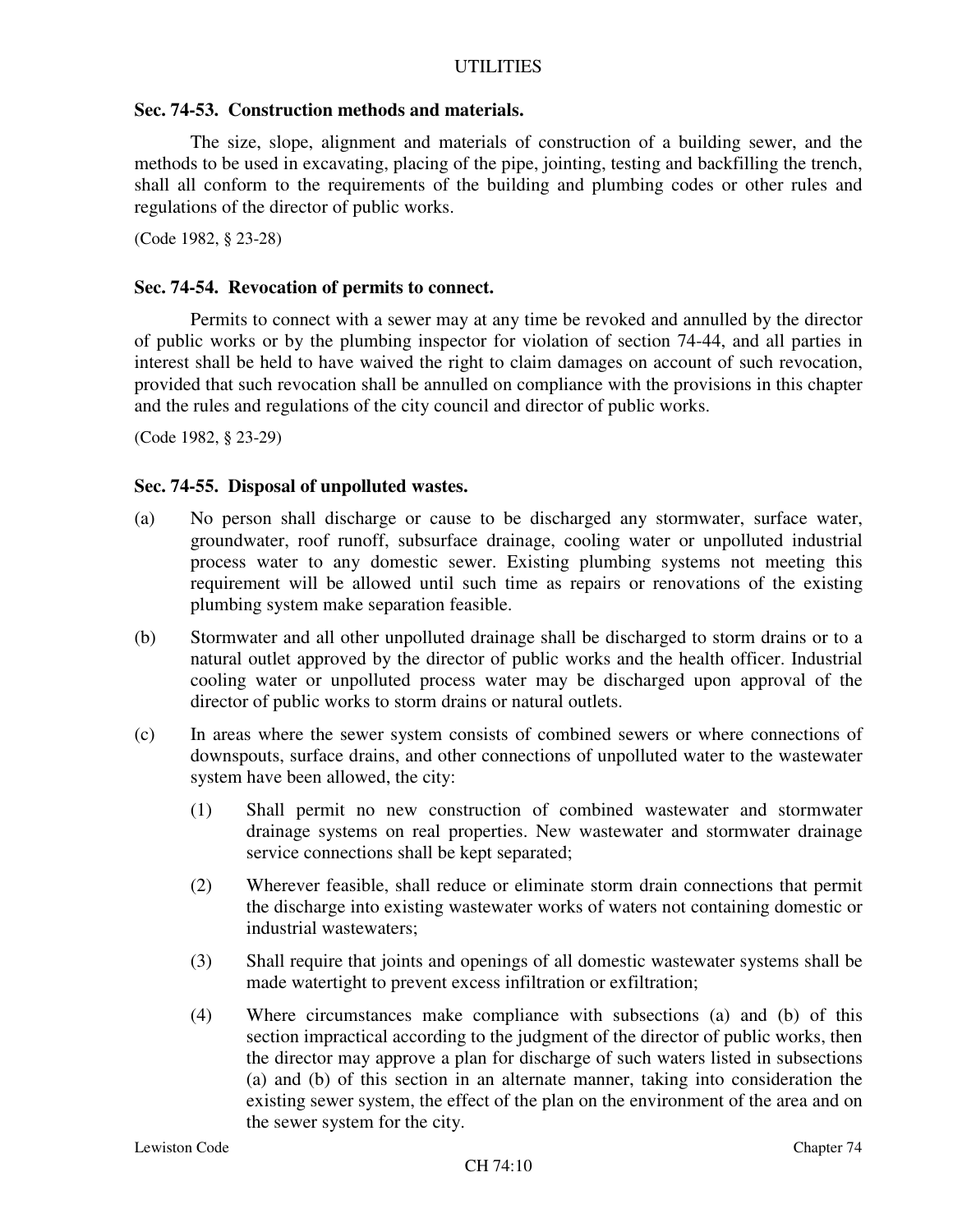(Code 1982, § 23-30)

# **Sec. 74-56. Harmful wastes prohibited.**

- (a) No person shall discharge or cause or allow to be discharged into any sewer under the control of the city the following described substances, materials, waters or wastes if in the opinion of the authority or city council on recommendation of the director of public works such substances, materials, waters or wastes are in excessive amounts or concentrations.
- (b) Unless allowed under section 74-57, wastewaters and wastes considered to contain excessive constituents or characteristics as determined by the authority and the city, and therefore prohibited, include:
	- (1) Any wastewaters containing toxic or poisonous liquids, bases or solids in excessive quantity, either singly or by interaction with other wastes.
	- (2) Any wastewater, liquid or vapor having a temperature higher than 150 degrees Fahrenheit.
	- (3) Any wastewaters containing caustic alkalinity, calculated as CaCO3 (calcium carbonate) in excess of 100 mg/l, or in volumes which may be excessive.
	- (4) Any wastewaters having a pH lower than 5.5 or higher than 9.5 or having any other corrosive property capable of causing damage or hazard to sewers, structures, equipment, processes or personnel at the wastewater works.
	- (5) Any wastewaters containing fats, wax, grease or oils, whether emulsified or not, in excess of 100 mg/l or containing substances which may solidify or become viscous at temperatures between 32 degrees Fahrenheit and 150 degrees Fahrenheit.
	- (6) Any gasoline, benzene, naphtha, fuel oil or other flammable or explosive liquid, solid or gas.
	- (7) Any solid or viscous substances in such quantities or of such size as to be capable of causing obstruction to the flow in sewers, or other interference with the proper operation of the wastewater works, such as, but not limited to, ashes, cinders, sand, mud, straw, shavings, metal, glass, rags, feathers, tar, plastics, wood, unground garbage, whole blood, paunch manure, hair, fleshings, entrails, paper dishes, cups, milk containers, etc., either whole or ground by garbage grinders.
	- (8) Any garbage that has not been properly shredded.
	- (9) Any wastewaters containing excessive amounts of iron, chromium, copper, zinc, mercury, mineral acid and similar objectionable or toxic substances.
	- (10) Any wastewaters containing phenols or other taste- or odor-producing substances in excessive amounts.
	- (11) Any radioactive wastes or isotopes in excessive amounts or of such halflife or concentration as may exceed limits established in applicable state or federal regulations or by the authority or city.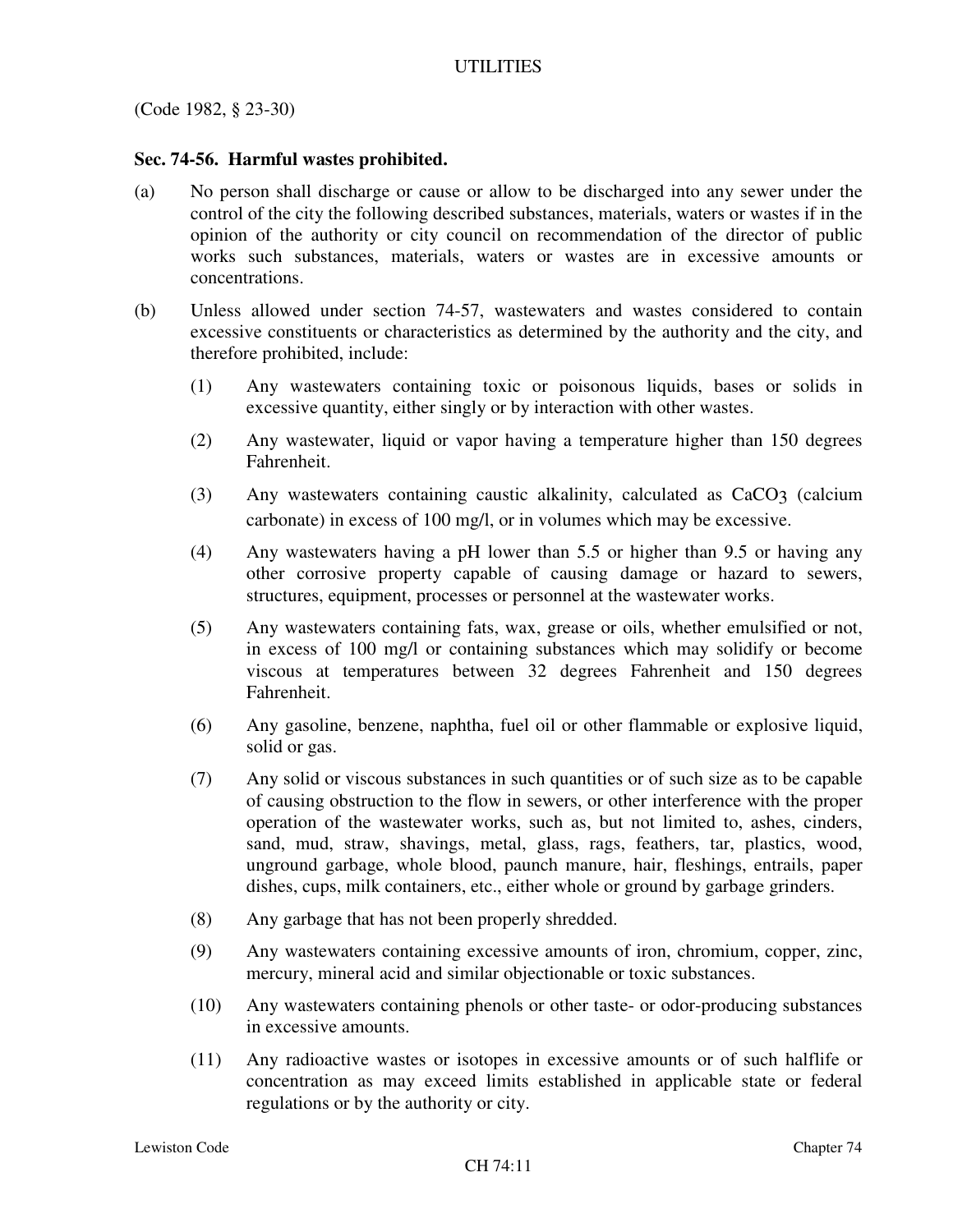- (12) Any wastewaters containing:
	- a. An average concentration of suspended solids in excess of 400 mg/l or an average concentration of excessive dissolved solids (such as, but not limited to, sodium chloride and sodium sulfate) of 600 mg/l.
	- b. Materials which cause excessive discoloration, such as, but not limited to, dye wastes and vegetable tanning solutions.
	- c. An average concentration of BOD in excess of 500 mg/l, or material which causes unusual chemical oxygen demand, or chlorine requirements.
	- d. Materials in such concentration as to constitute slugs.
	- e. Materials which are not amenable to treatment or reduction by the wastewater treatment process employed, or are amenable to treatment only to such a limited degree that the wastewater treatment plant effluent cannot meet the requirements of other agencies having jurisdiction over discharge to the receiving waters.
	- f. Septic tank solids except under specific license from the authority and at locations designated by the authority.
- (c) Persons who desire to discharge industrial wastewaters into facilities of the city shall make their formal application to the authority, with a copy to the city. In forming an opinion as to the limitations on acceptability of any wastes, the city and the authority will give consideration to such factors as the quantities of subject wastes in relation to flow and velocities in the sewers, materials of construction of the sewers, nature of the wastewater treatment process, capacity of the wastewater treatment plant, degree of treatability of wastes in the wastewater treatment plant, and other pertinent factors.
- (d) Any person discharging industrial wastewaters directly or indirectly into facilities of the city that do not comply with this division may be subject to action by the city or authority, which action may include, but not be limited to, the withdrawal of permission to discharge wastewaters into facilities of the city.
- (e) Limits of acceptable amounts and concentrations of the constituents of wastewater to be discharged to facilities of the city shall be the same as are established by the authority.
- (f) Any spill as defined in section 74-26 shall be reported immediately to the authority.
- (g) Any damages experienced by the facility as the result of a spill are considered a violation of this division and costs for repair, replacement or other associated costs are recoverable under section 74-63.

(Code 1982, § 23-31)

#### **Sec. 74-57. Control of wastewater, waste strength.**

If any wastewaters or wastes are discharged or are proposed to be discharged to the public sewers, containing excessive substances or possessing excessive characteristics, as enumerated in section 74-56, the city may:

(1) Reject the wastewaters or the wastes;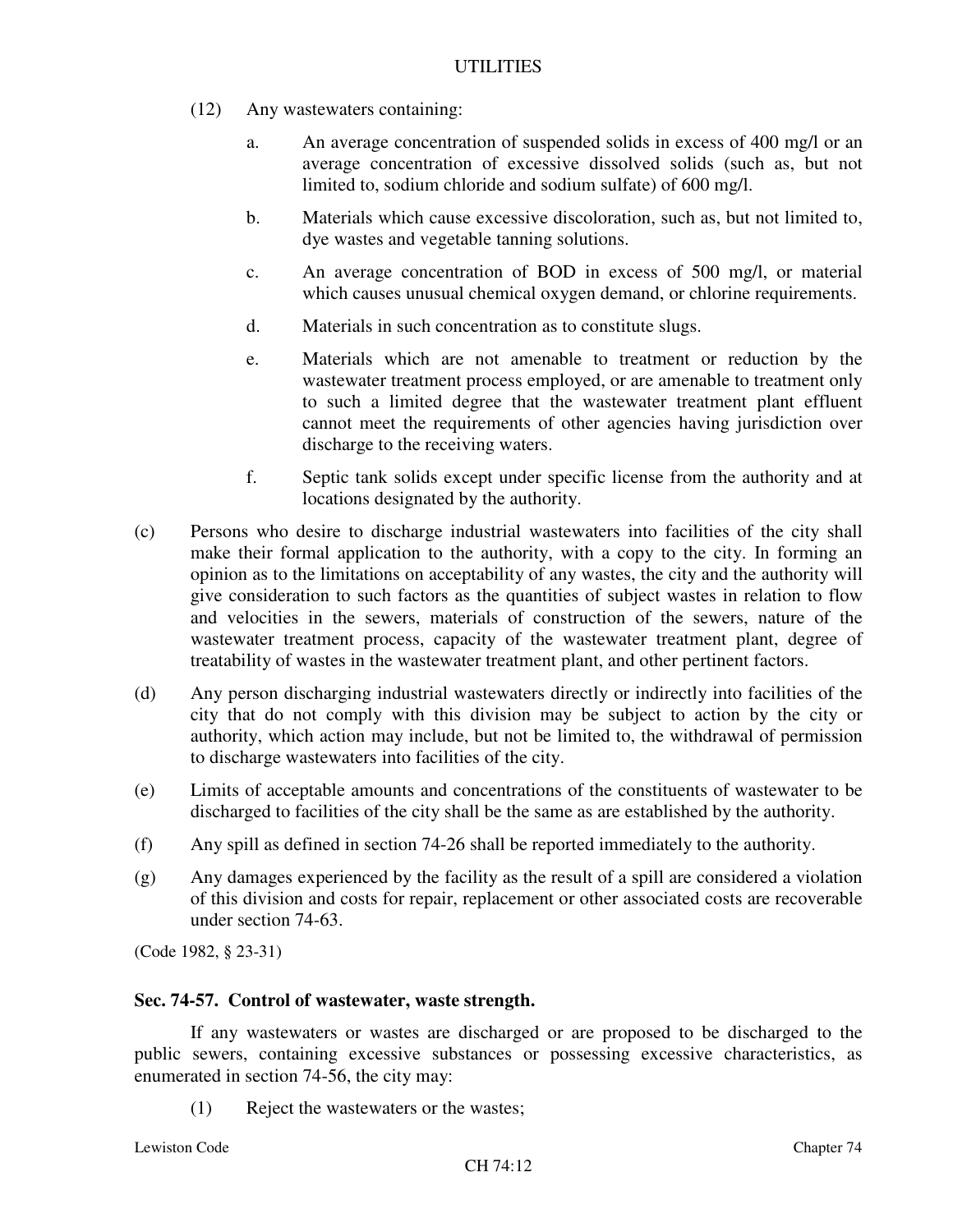- (2) Require that pretreatment of wastewaters or wastes be provided to modify them to an acceptable condition for discharge to the public sewers;
- (3) Require control over the quantities and rates of discharge of the wastewaters or the wastes; and/or
- (4) Require payment to cover the added costs of handling and treating the wastes not covered by sewerage use charges under the provisions of sections 74-67 and 74- 68.

(Code 1982, § 23-32)

# **Sec. 74-58. Grease, oil and sand interceptors; maintenance of preliminary treatment and flow-equalizing facilities.**

- (a) Grease, oil and sand interceptors shall be provided when, in the opinion of the director of public works or the authority, they are necessary for the proper handling of liquid wastes containing grease in excessive amounts, or any flammable wastes, sand or other harmful ingredients; except that such interceptors shall not be required for private living quarters or dwelling units. All interceptors shall be of a type and capacity approved by the director of public works and the authority, and shall be located as to be readily and easily accessible for cleaning and inspection.
- (b) When preliminary treatment or flow-equalizing facilities are provided for any waters or wastes, they shall be maintained continuously in satisfactory and effective operation by the owner at his expense.

(Code 1982, § 23-33)

#### **Sec. 74-59. Control structures and flow-measuring devices.**

When required by the director of public works or the authority, the owner of any property served by a public sewer carrying industrial wastes shall install a suitable control structure and wastewater flow-measuring and monitoring device in the building sewer to facilitate observation, sampling and measurement of the wastes. Such structures and measuring devices, when required, shall be accessible and safely located and shall be constructed in accordance with the plans approved by the director of public works and the authority. The structure and flow-measuring device shall be installed by the owner at his own expense and shall be maintained by him so as to meet the standards set by the director of public works and the authority at all times.

(Code 1982, § 23-34)

#### **Sec. 74-60. Preliminary treatment facilities generally.**

Lewiston Code Chapter 74 The applicant shall provide such works for the preliminary treatment of the wastewater, drainage, substances or wastes as may be required to carry out the purpose of this division by the city and the authority, and the applicant will permit duly authorized representatives of the city or the authority to enter the premises of the industry to sample and measure wastewaters, as needed to check characteristics of the wastewaters, when so directed by the authority. Applications for pretreatment facilities are to be accompanied by plans, specifications and other pertinent information relating to these facilities; along with data showing essential characteristics of all wastewater outlets, analyses of existing wastewater (see section 74-66), and statements as to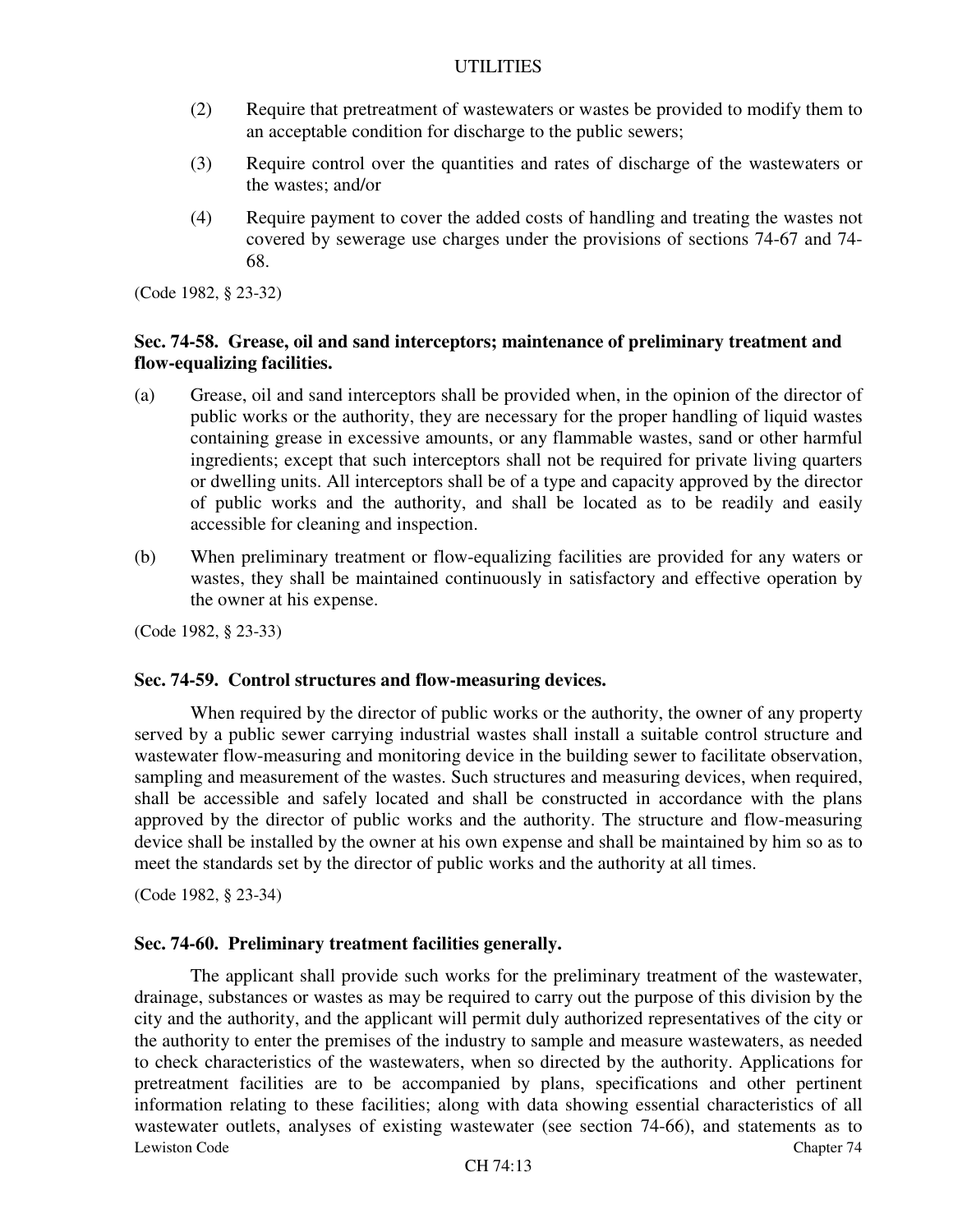existing and expected average and maximum wastewater flows. All of this information must be submitted to and approved by the city and the authority prior to initiating discharge into facilities of the authority or the city. Where preliminary treatment facilities are provided for any waters or wastes, they shall be maintained continuously in satisfactory and efficient operation by the owner at his expense.

(Code 1982, § 23-35)

#### **Sec. 74-61. Standard tests.**

All measurements, tests and analyses of the characteristics of the waters and wastes to which reference is made in section 74-66 shall be determined in accordance with the Standard Methods for the Examination of Water and Sewage and shall be determined at the control structure provided for in section 74-59, or upon suitable samples taken at the control structure. If no special structure has been required, a control structure shall be considered to be the nearest downstream manhole to the public sewer from the point at which the building sewer is connected.

(Code 1982, § 23-36)

#### **Sec. 74-62. Notice and cessation of violations.**

Any person found to be violating or in violation of any provision of this division shall be served by the city council, on recommendation of the director of public works, with a written notice stating the nature of the violation and providing a reasonable time limit, as determined by the director, for the satisfactory correction thereof. The offender shall, within the period of time stated in the notice, permanently cease all such violations.

(Code 1982, § 23-37)

#### **Sec. 74-63. Liability of violator.**

Any person violating any of the provisions of this division shall become liable to the city for any expense, loss or damage occasioned by the city by reason of such violation.

(Code 1982, § 23-38)

### **Sec. 74-64. Reports of industrial wastewater discharges; applicant to collect, analyze wastewater.**

- (a) If deemed necessary by the director of public works, each applicant shall submit an annual report on July 1 each year, or such other time as designated by the authority, to the authority, with a copy to the city, containing information as to the minimum, average and peak flows of industrial wastewater discharges during the previous year and at such time or times designated by the authority, accompanied by designated analyses of wastewater samplings taken in an acceptable manner at approved times during the flow measuring periods.
- (b) Each applicant will be responsible, at his own expense, to collect and analyze wastewater from his property in a manner prescribed by the city.

(Code 1982, § 23-39)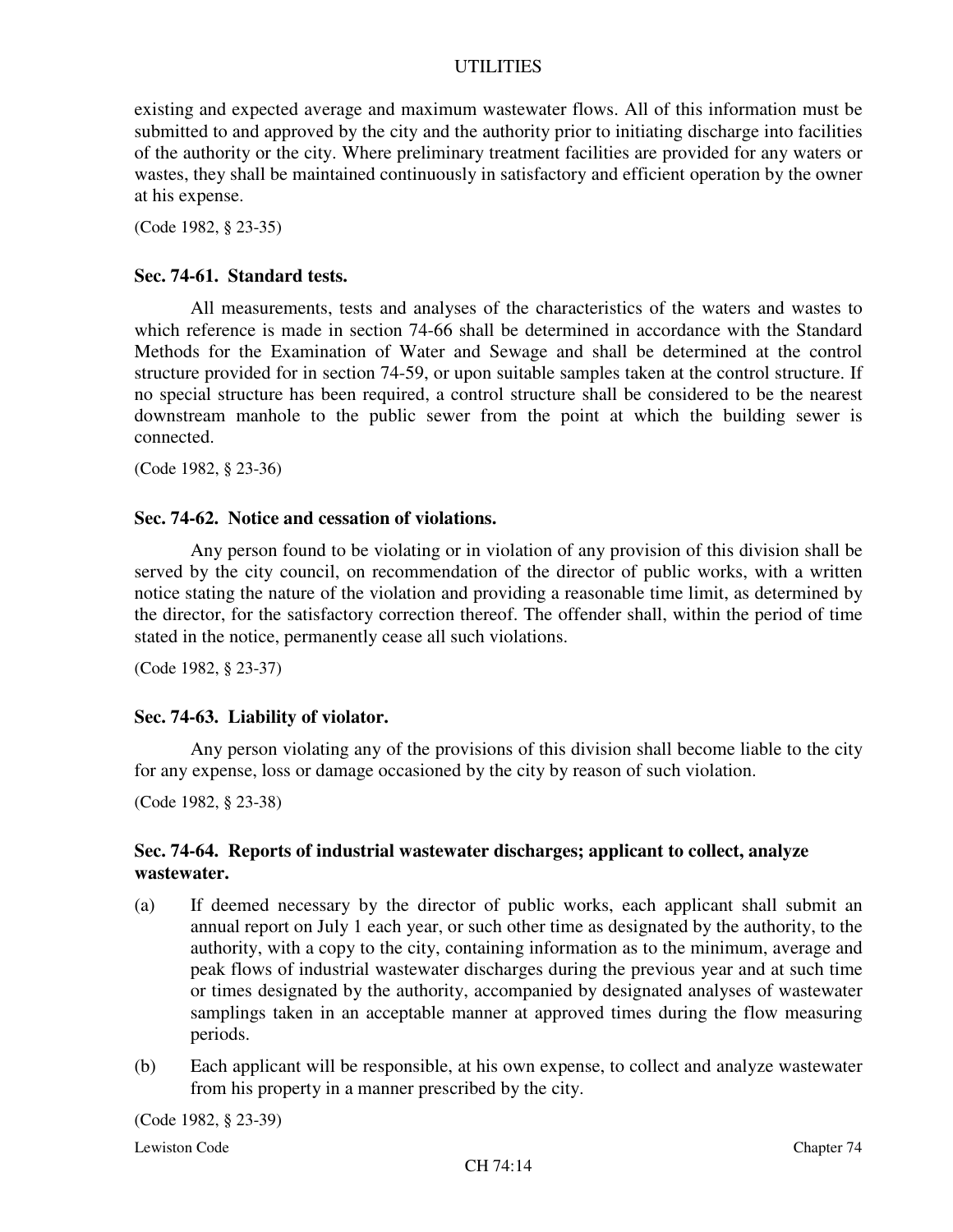### **Sec. 74-65. Special agreement to treat industrial waste.**

No statement contained in this division shall be construed as preventing any special agreement or arrangement between the city and any industrial concern whereby an industrial waste of unusual strength or character may be accepted by the city for treatment, subject to payment therefor by the industrial concern.

(Code 1982, § 23-40)

## **Sec. 74-66. Measurements and analyses of industrial wastes.**

Measurement and analyses of industrial wastes are to include, but not necessarily be limited to, items from the following list where applicable. The analyses are to be conducted in accordance with the methods prescribed in the latest edition of Standard Methods for the Examination of Water and Waste Water, as published by the American Public Health Association, American Water Works Association and Water Environment Federation. If any item is not applicable, it shall be so stated on the report of the measurements and the reason for deletion stated.

(1) *Physical parameters:* Flow pH Temperature Color Specific conductance (2) *Chemical parameters:* Total solids Total volatile solids Total suspended solids Total dissolved solids Acidity Alkalinity Five-day BOD COD Oil and grease Chloride Sulfate Sulfide Phenols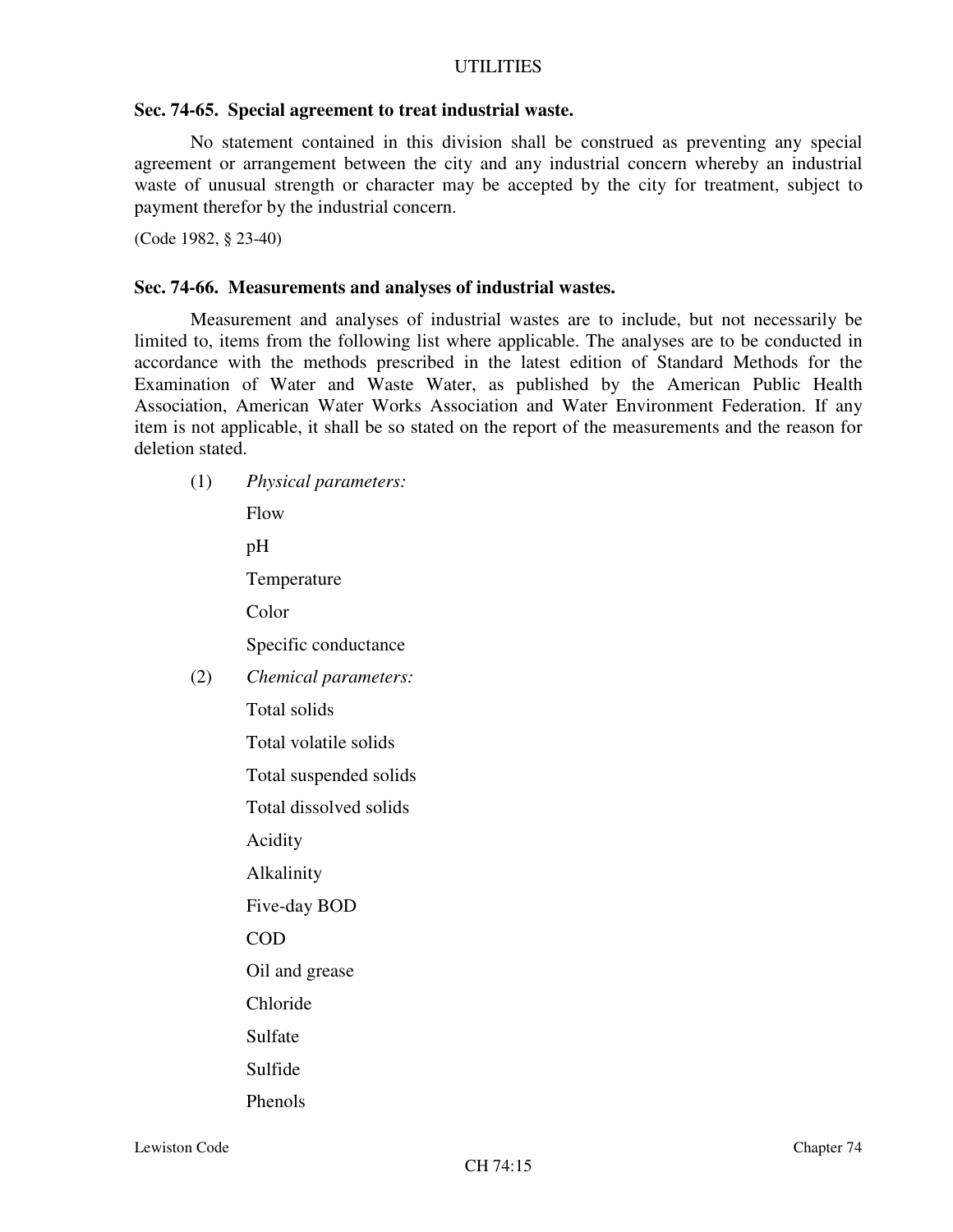$NH<sub>3</sub>$  (as N)  $NO<sub>3</sub>$  (as N)  $NO<sub>2</sub>$  (as N) Kjeldahl organic nitrogen (as N) Ortho-phosphorous (as P) Total phosphorous Cr, Cu, Fe, Cd, Pb, Mn, Zn, F, As, Hg

(Code 1982, § 23-41)

### **Sec. 74-67. Sewerage system use charges.**

- (a) From time to time, the city council upon recommendation from the director of public works and city administrator shall, after public notice and hearing, establish a schedule of rates for sewerage system use charges. The rate schedule shall include a minimum rate and a surcharge for high concentration wastewater.
- (b) The quantity of wastewater shall be the actual quantity of water supplied as determined from the water meter readings made by the water division of the department of public works, except that the director of public works upon approval of the city administrator shall adjust the amount of wastewater where it can be determined that the amount of wastewater is greater than or less than the amount of water supplied by the water division.
- (c) Where domestic wastewater is discharged by a person to a public sewer and water is supplied from sources other than the water department, the quantity of wastewater discharged shall be determined as the average quantity of wastewater discharged by five similar persons. Upon request by the person, the sewer department of the department of public works will install a water meter in the water supply system of the person for the purpose of determining the quantity of wastewater discharged.
- (d) The surcharge for high concentration wastewater shall be determined as provided for in section 74-68.
- (e) Billing for sewerage system use charges may be made quarterly.
- (f) Where sewerage system use charges are not paid within a reasonable time, the lien provisions of 30-A M.R.S.A. § 3406 shall become applicable to the unpaid balance.
- (g) The sewerage system use charges established in this division shall be collected from the owners, occupants and users of the premises within the city at the owner's cost.

(Code 1982, § 23-42)

#### **Sec. 74-68. Surcharge limits defined.**

Lewiston Code Chapter 74 (a) Where the strength or characteristics of wastewater accepted into the public sewers exceeds the standards set forth in this section, and subject to the conditions set forth in section 74-57, a surcharge shall be added to the normal sewerage use charge. For the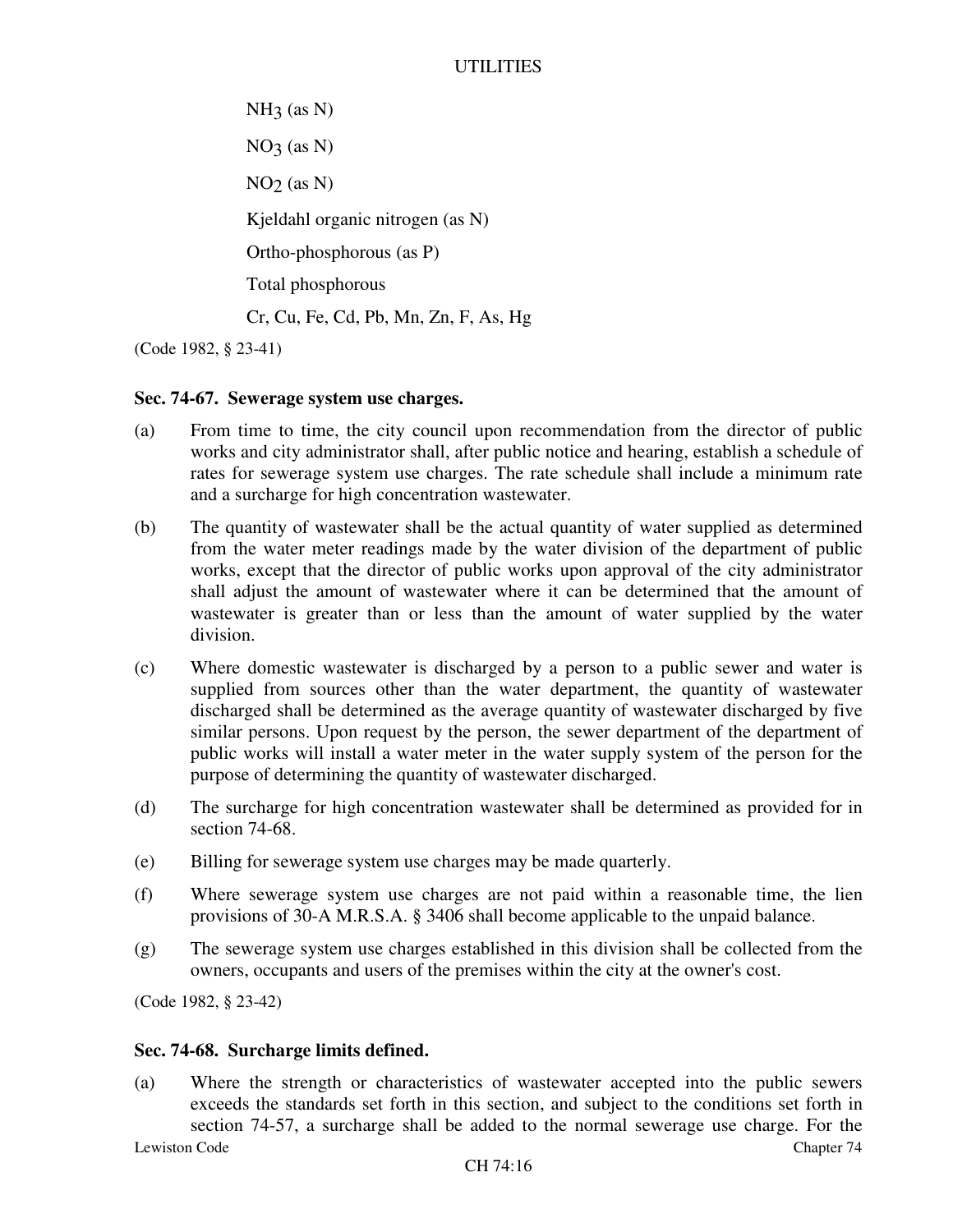purpose of fixing surcharge rates, the characteristics indicating surchargeable wastewater strength are:

Suspended solids in excess of 300 mg/l.

Biochemical oxygen demand in excess of 250 mg/l.

- (b) The city may adjust these surchargeable characteristics and the surcharge levels whenever necessary.
- (c) This section does not interfere with the right of an industry to make a special agreement or arrangement with the city (section 74-65).

(Code 1982, § 23-43)

#### **Secs. 74-69--74-80. Reserved.**

### **DIVISION 3. PRIVATE FACILITIES**

#### **Sec. 74-81. Minimum standards; disclaimer of liability.**

The provisions of this division are to be considered minimal, and compliance therewith shall not constitute or be construed to be grounds for any action against or liability on the part of the city or any of its employees for any subsequent failure of any part or of the whole of any sewage disposal system except as may be provided for by law.

(Code 1982, § 23-61)

#### **Sec. 74-82. Violator's liability.**

Any person violating any of the provisions of this division shall become liable to the city for any expense, loss or damage occasioned to the city by reason of such violation.

(Code 1982, § 23-62)

### **Sec. 74-83. Notice of violation.**

Any person found to be violating or in violation of any provision of this division shall be served by the city, by its health officer, with a written notice stating the nature of the violation and providing a reasonable time limit, as determined by the plumbing inspector, for the satisfactory correction thereof. The offender shall, within the period of time stated in the notice, permanently cease all such violations.

(Code 1982, § 23-63)

### **Sec. 74-84. Sanitary facilities required.**

(a) Every building intended for human habitation, use or occupancy shall have sanitary facilities for disposing of human excreta and liquid conveyed material, including bathroom, kitchen and laundry wastes, approved by the plumbing inspector as provided for in this division.

Lewiston Code Chapter 74 (b) The provisions of subsection (a) of this section shall not be applicable to an accessory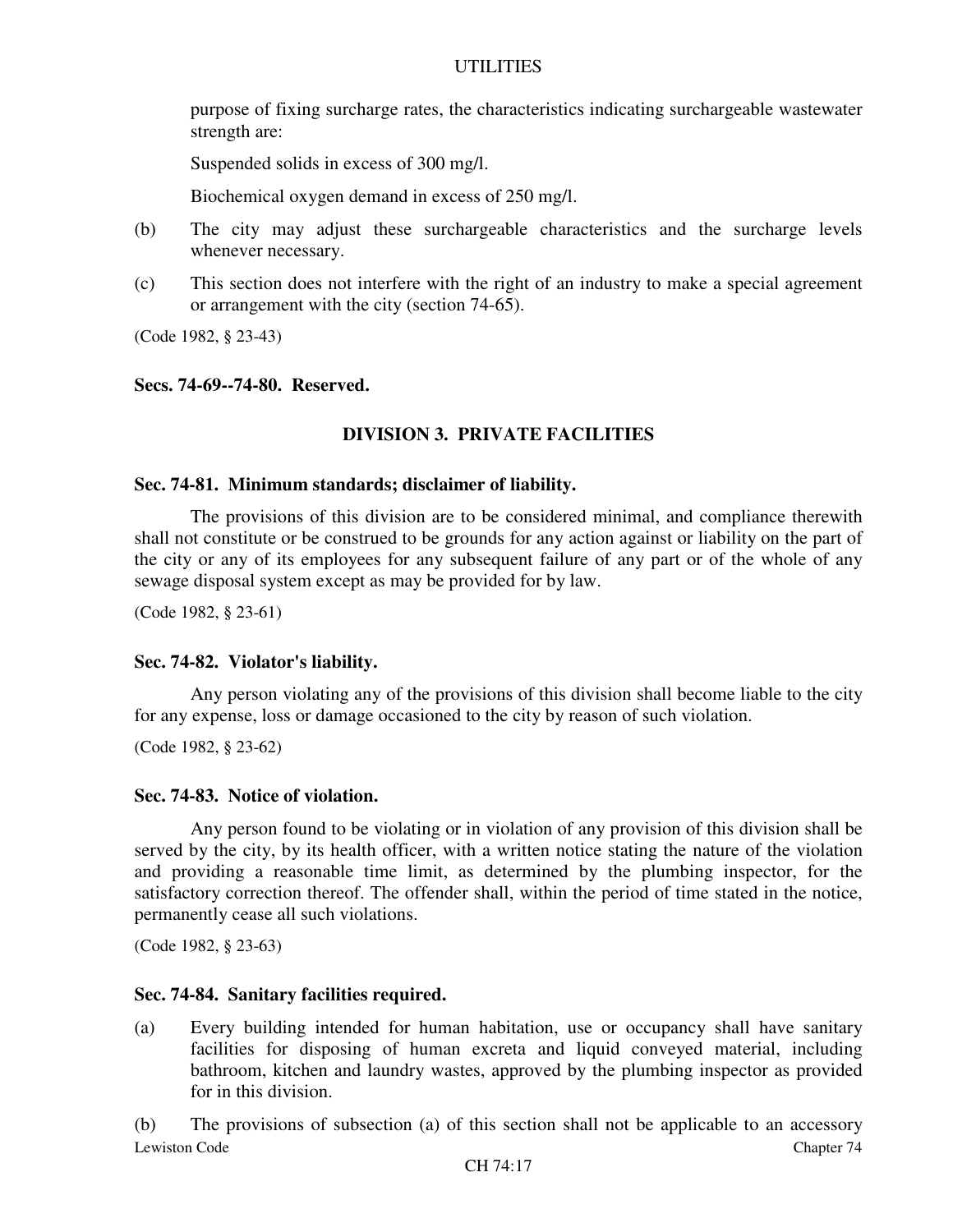structure located on the same lot as a principal building containing sanitary facilities which are available at all times to users or occupants of the accessory structure. If food is sold, served, prepared, processed, packaged or repackaged in or from the accessory structure, the provisions of this subsection do not apply.

(Code 1982, § 23-64)

#### **Sec. 74-85. Independent system for each building; exception.**

- (a) The sewer or drain and plumbing system of each new building and of new work installed in an existing building shall be separate from and independent of that of any other building except as provided for in this division; and every building shall have an independent connection with a public or community sewerage system when available, or a private sewage disposal system.
- (b) When one building stands or is to be constructed in the rear of another building on an interior lot and no sewer or drain is available or can be constructed to the rear building, the sewer or drain of the front building may be extended to the rear building and the whole will be considered as an independent connection.

(Code 1982, § 23-65)

#### **Sec. 74-86. Existing systems--Use and abandonment.**

The sewer or drain of a new building may be connected to an existing sewer or drain or sewage disposal system if, on examination and test, the existing sewer or drain or sewage disposal system is found to be adequate and in suitable condition for further use as provided for in this division. Any sewer or drain or sewage disposal system found not adequate or suitable shall be altered to meet the requirements of this division or shall be abandoned. Every abandoned sewer or drain shall be plugged with concrete for at least one foot of its length or, if the sewer or drain extends into a building, it shall be stopped by capping the sewer or drain with a cap properly leaded in place. Every abandoned septic tank or cesspool shall be drained and then filled with gravel or earth or other suitable material.

(Code 1982, § 23-76)

#### **Sec. 74-87. Same--Inspection and permits.**

The determination of the adequacy and condition of any existing sewer or drain connected to a public or community sewerage system shall be made by the director of public works and he shall issue a permit to make use of such existing sewer or drain only when the provisions of this division have been complied with. If such existing sewer or drain or sewage disposal system is private, the determination of its adequacy and condition shall be made by the plumbing inspector and he shall issue a permit to make use of such existing sewer or drain or sewage disposal system only when the provisions of this division have been complied with.

(Code 1982, § 23-77)

### **Sec. 74-88. Installation to be made apart from other utilities, exception.**

The sewer or drain shall be installed in a trench not used in common with any other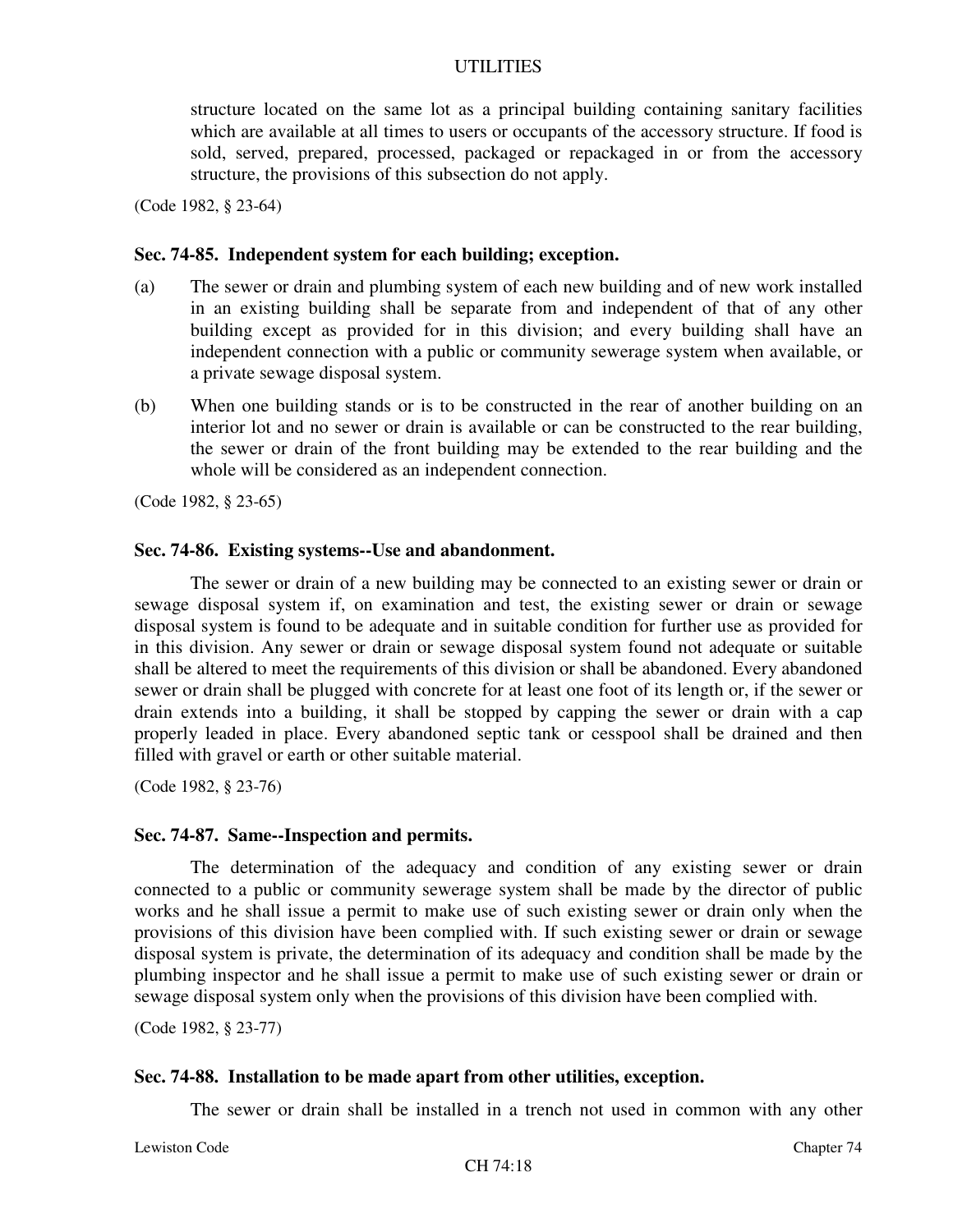utility except that when the sewer or drain is installed in a trench excavated through bedrock, the director of public works may, at his discretion, permit joint use of the trench with other utilities in accordance with such rules and regulations as he may prescribe.

(Code 1982, § 23-78)

### **Sec. 74-89. Connection to public or community system.**

If a public or community sewage disposal system is extended to the point where it becomes feasible to connect a sewer or drain already connected to a private sewage disposal system, such sewer or drain shall be connected without delay to the public or community system if the health officer declares that the operation or failure of the private sewage disposal system constitutes a nuisance or health hazard. The owner of the private sewage disposal system shall, at his own expense, connect his sewer or drain to the public or community system. No effluent from any septic tank or cesspool shall be allowed to enter a public or community sewage disposal system without prior approval from the director of public works.

(Code 1982, § 23-79)

#### **Secs. 74-90--74-100. Reserved.**

### **DIVISION 4. SEWER ASSESSMENTS**

#### **Sec. 74-101. Purpose.**

The purpose of this division is to provide a means for property abutters to pay a sewer assessment on a term basis whenever a sanitary sewer project is undertaken. The abutter may choose to pay the assessment on a lump sum basis or on a term basis.

(Code 1982, § 23-101)

#### **Sec. 74-102. Authorization to adopt policy.**

The city council shall adopt a sanitary sewer assessment policy to carry out the purpose of this division, pursuant to 30-A M.R.S.A. § 3442.

(Code 1982, § 23-102)

#### **Sec. 74-103. Payment on term basis.**

The abutter opting for payment under this division on a term basis shall comply with the policy prescribed by the city council, and further execute an agreement to be recorded in the county registry of deeds.

(Code 1982, § 23-103)

### **Sec. 74-104. Payment due, interest rate.**

The city council shall annually file with the collector a list of installment payments due the city, which shall be collected at the rate determined by the city council.

Lewiston Code Chapter 74 (Code 1982, § 23-104)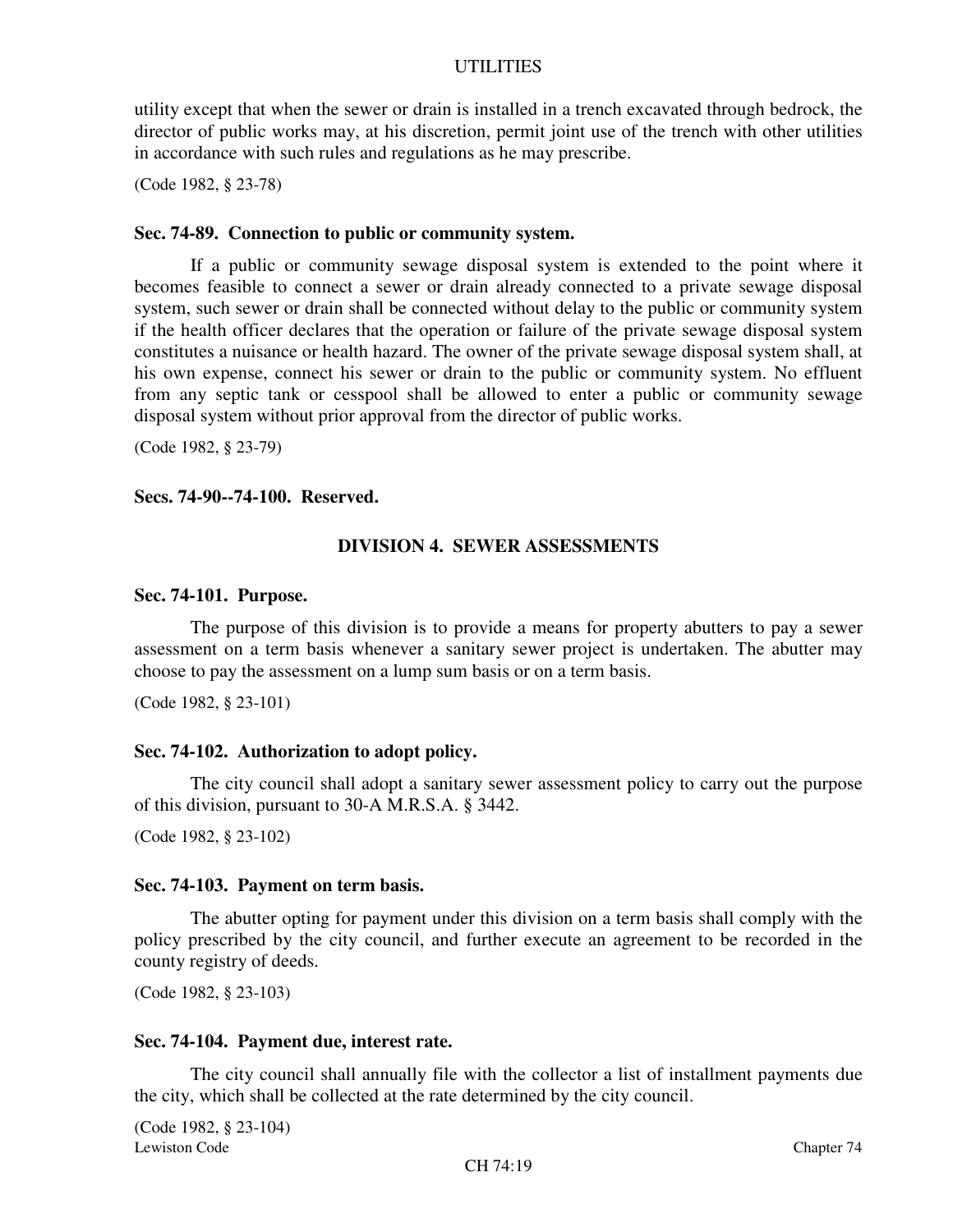**Secs. 74-105--74-115. Reserved.**

### **DIVISION 5. SEWER IMPACT FEES\***

**\*State law references:** Authority to establish schedule of charges for sewage disposal, 30-A M.R.S.A. § 3406.

#### **Sec. 74-116. Purpose.**

The purpose of this division is to provide a means for sanitary sewer users to pay a fee to offset the effect additional sewer connections and use will have on the existing sanitary sewer system and a means for sanitary sewer users to pay their fair share of the existing sewer system and improvements thereto, including sewer mains, pumping stations and the wastewater treatment plant. The fees shall be used to offset the effect of new or changed connections to the existing sanitary sewer system as may be provided by the capital improvement program, section 6.05 of the Charter. Such fees shall be paid prior to the issuance of a building permit and/or a sewer connection permit. Such fees may be applicable to both new structures and/or uses and existing structures and/or uses.

(Code 1982, § 23-125)

#### **Sec. 74-117. Authorization to adopt policy.**

The city council shall adopt a sewer impact fee policy to carry out the purpose of this division.

(Code 1982, § 23-126)

**Secs. 74-118--74-199. Reserved.**

#### **ARTICLE III. NON-STORM WATER DISCHARGE**

#### **Sec. 74-200. Purpose.**

The purpose of this article is to provide for the health, safety, and general welfare of the citizens of the City of Lewiston through the regulation of non-storm water discharges to the municipality's storm drainage system as required by federal and state law. This article establishes methods for controlling the introduction of pollutants into the city's storm drainage system in order to comply with requirements of the Federal Clean Water Act and state law.

(Ord. No. 05-14, 9-8-05)

### **Sec. 74-201. Objectives.**

The objectives of this article are:

- (1) To prohibit unpermitted or unallowed non-storm water discharges to the storm drainage system; and
- (2) To set forth the legal authority and procedures to carry out all inspection, monitoring and enforcement activities necessary to ensure compliance with this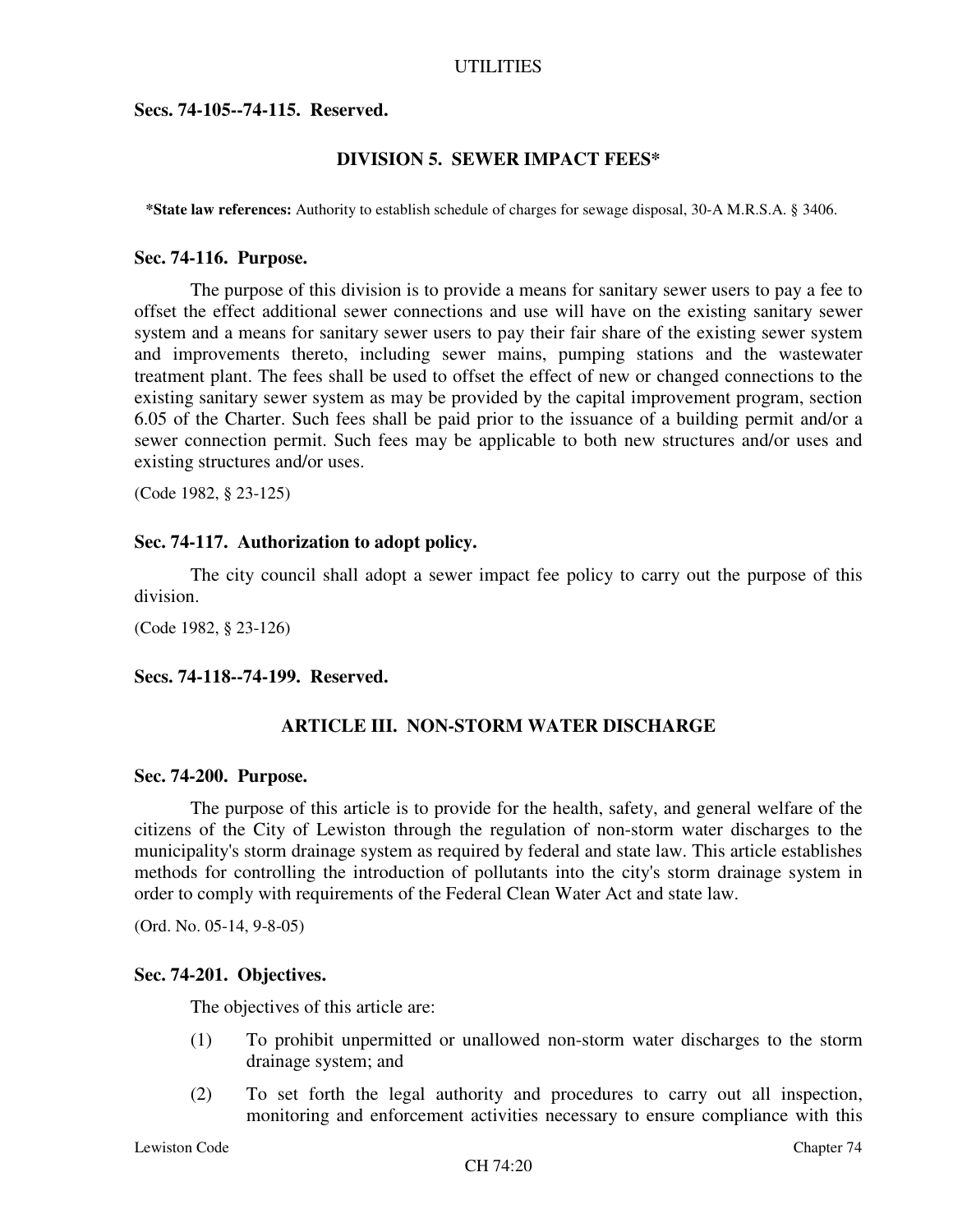#### article.

(Ord. No. 05-14, 9-8-05)

### **Sec. 74-202. Definitions.**

For the purposes of this article, the following shall mean:

*Clean Water Act.* The Federal Water Pollution Control Act (33 U.S.C. § 1251 et seq., also known as the "Clean Water Act"), and any subsequent amendments thereto.

*Discharge.* "Discharge" means any spilling, leaking, pumping, pouring, emptying, dumping, disposing or other addition of pollutants to "waters of the state", "direct discharge" or "point source" means any discernible, confined and discrete conveyance, including, but not limited to, any pipe, ditch, channel, tunnel, conduit, well, discrete fissure, container, rolling stock, concentrated animal feeding operation or vessel or other floating craft, from which pollutants are or may be discharged.

*Enforcement authority.* The person(s) or department authorized under section 74- 204 of this article shall administer and enforce this article.

*Exempt person* or *discharge.* Means any person who is subject to a multi-sector general permit for industrial activities, a general permit for construction activity, a general permit for the discharge of stormwater from the Maine Department of Transportation and the Maine Turnpike Authority Municipal Separate Storm Sewer Systems, or a general permit for the discharge of stormwater from state or federally owned authority municipal separate storm sewer system facilities; and any non-storm water discharge permitted under a NPDES permit, waiver, or waste discharge license or order issued to the discharger and administered under the authority of the U.S. Environmental Protection Agency ("EPA") or the Maine Department of Environmental Protection ("DEP").

*Illicit discharge.* Any direct or indirect discharge to the municipal storm drain system that is not composed entirely of stormwater, except as exempted in this article. The term does not include a discharge in compliance with an NPDES storm water discharge permit or a surface water discharge permit, or resulting from fire fighting activities exempted pursuant to this article.

*Industrial activity.* Activity or activities subject to NPDES industrial permits as defined in 40 CFR, Section 122.26 (b)(14).

*Municipality.* The City of Lewiston, Maine.

*Municipal separate storm sewer system,* or *MS4.* "Municipal separate storm sewer system" or "MS4" means conveyances for storm water, including, but not limited to, roads with drainage systems, municipal streets, catch basins, curbs, gutters, ditches, human-made channels or storm drains (other than publicly owned treatment works and combined sewers) owned or operated by any municipality, sewer or sewage district, fire district, state agency or federal agency or other public entity that discharges directly to surface waters of the state.

*National pollutant discharge elimination system (NPDES) storm water discharge permit.* This means a permit issued by the EPA or by the DEP that authorizes the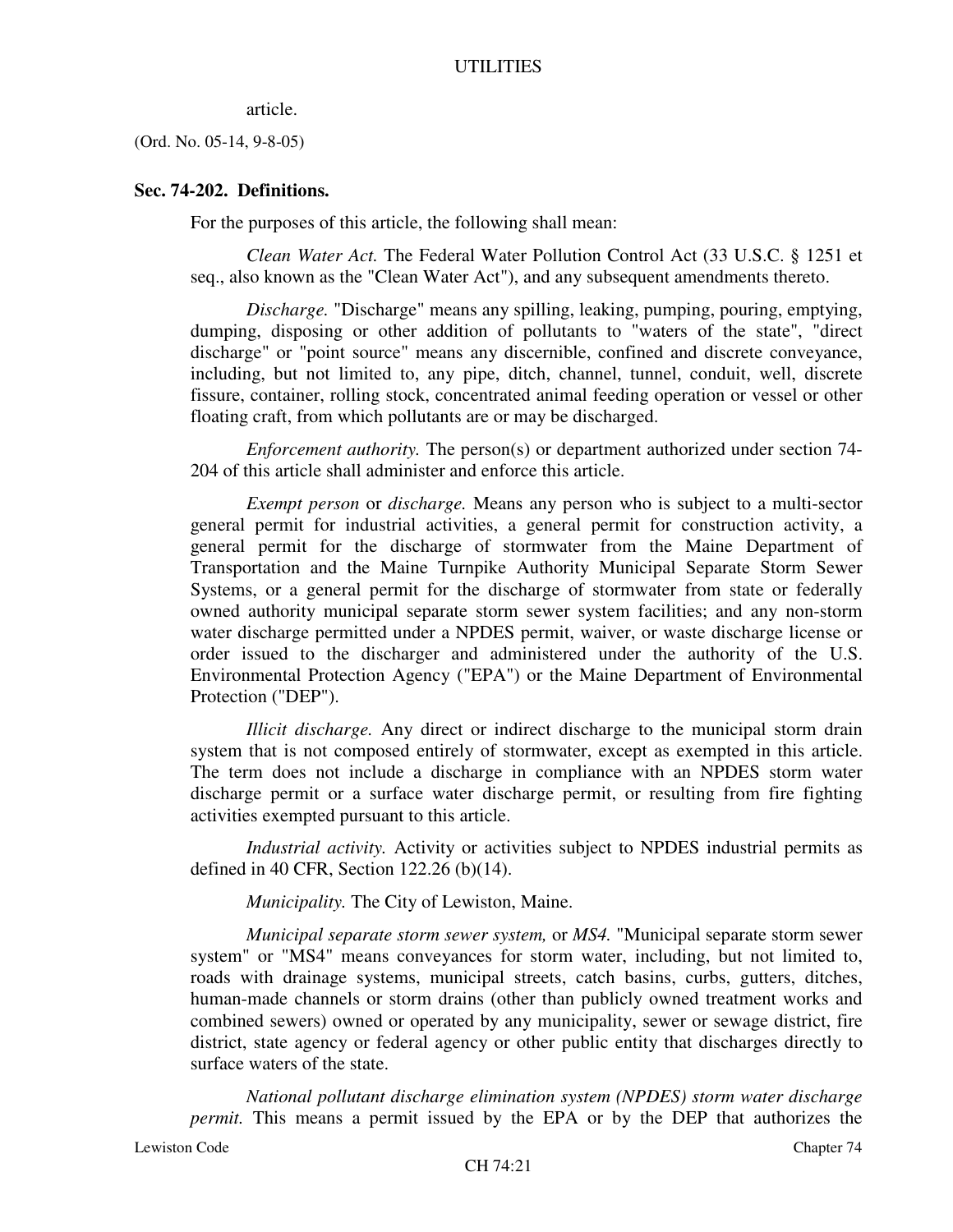discharge of pollutants to waters of the United States, whether the permit is applicable on an individual, group, or general area-wide basis.

*Non-storm water discharge.* Means any discharge to an MS4 that is not composed entirely of storm water.

*Person.* Means any individual, firm, corporation, municipality, quasi-municipal corporation, state agency or federal agency or other legal entity which creates, initiates, originates or maintains a discharge of storm water or a non-storm water discharge.

*Pollutant.* Means dredged spoil, solid waste, junk, incinerator residue, sewage, refuse, effluent, garbage, sewage sludge, munitions, chemicals, biological or radiological materials, oil, petroleum products or by-products, heat, wrecked or discarded equipment, rock, sand, dirt and industrial, municipal, domestic, commercial or agricultural wastes of any kind.

*Premises.* Means any building, lot, parcel of land, or portion of land, whether improved or unimproved, including adjacent sidewalks and parking strips, located within the municipality from which discharges into the storm drainage system are or may be created, initiated, originated or maintained.

*Regulated small MS4.* "Regulated small MS4" means any small MS4 regulated by the State of Maine "General permit for the discharge of stormwater from small municipal separate storm sewer systems", dated June 3, 2003 ("general permit"), including all those located partially or entirely within an urbanized area (UA) and those additional small MS4s located outside a UA that as of the issuance of the general permit have been designated by the DEP as regulated small MS4s.

*Small municipal separate storm sewer system,* or *small MS4,* means any MS4 that is not already covered by the Phase I MS4 stormwater program including municipally owned or operated storm sewer systems, state or federally-owned systems, such as colleges, universities, prisons, Maine Department of Transportation and Maine Turnpike Authority road systems and facilities, and military bases and facilities.

*Storm drainage system.* The municipality's regulated small MS4 and areas outside the UA that drain into the regulated MS4 and all premises.

*Storm water.* Any storm water runoff, snowmelt runoff, and surface runoff and drainage; "Stormwater" has the same meaning as "storm water".

*Urbanized area ("UA").* "Urbanized area" or "UA" means the areas of the State of Maine so defined by the latest decennial census by the U.S. Bureau of the Census.

(Ord. No. 05-14, 9-8-05)

### **Sec. 74-203. Applicability.**

This article shall apply to all persons discharging storm water and/or non-storm water discharges from any premises into the storm drainage system.

(Ord. No. 05-14, 9-8-05)

#### **Sec. 74-204. Responsibility for administration.**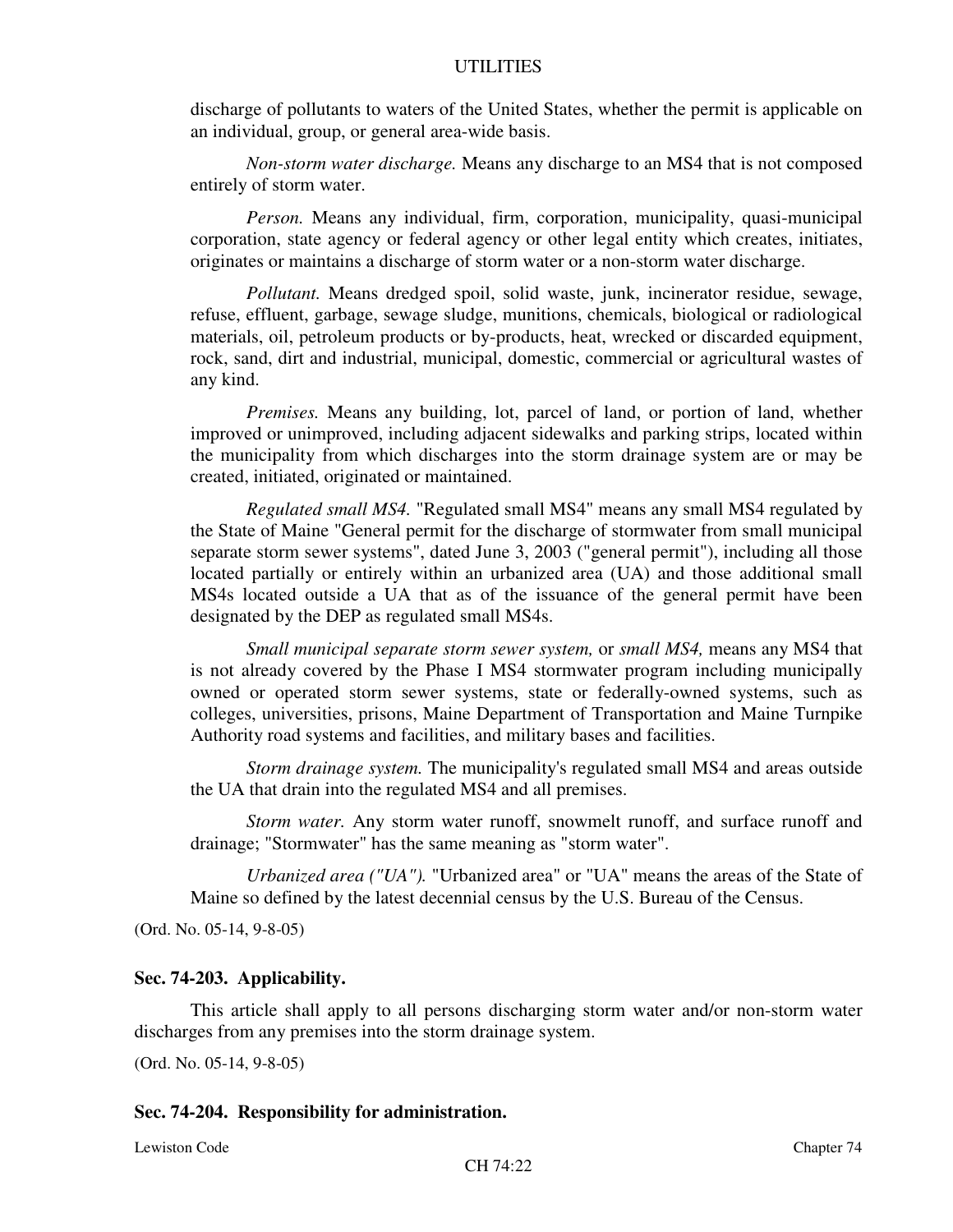The city administrator or his/her designee is the enforcement authority who shall administer, implement, and enforce the provisions of this article.

(Ord. No. 05-14, 9-8-05)

### **Sec. 74-205. Prohibition of non-storm water discharges.**

- (a) *General prohibition.* Except as allowed or exempted herein, no person shall create, initiate, originate or maintain a non-storm water discharge to the storm drainage system. Such non-storm water discharges are prohibited notwithstanding the fact that the municipality may have approved the connections, drains or conveyances by which a person discharges un-allowed non-storm water discharges to the storm drainage system.
- (b) *Allowed non-storm water discharges.* The creation, initiation, origination or maintenance of the following non-storm water discharges to the storm drainage system is allowed:
	- (1) Landscape irrigation; diverted stream flows; rising ground waters; uncontaminated ground water infiltration (as defined at 40 CFR 35.2005(20)); uncontaminated pumped ground water; uncontaminated flows from foundation drains; air conditioning and compressor condensate; irrigation water; flows from uncontaminated springs; uncontaminated water from crawl space pumps; uncontaminated flows from footing drains; lawn watering runoff; flows from riparian habitats and wetlands; residual street wash water (where spills/leaks of toxic or hazardous materials have not occurred, unless all spilled material has been removed and detergents are not used); hydrant flushing and fire fighting activity runoff; water line flushing and discharges from potable water sources; and individual residential car washing;
	- (2) Discharges specified in writing by the enforcement authority as being necessary to protect public health and safety; and
	- (3) Dye testing, with verbal notification to the enforcement authority prior to the time of the test.
- (c) *Exempt person or discharge.* This article shall not apply to an exempt person or discharge, except that the enforcement authority may request from exempt persons and persons with exempt discharges copies of permits, notices of intent, licenses and orders from the EPA or DEP that authorize the discharge(s).

(Ord. No. 05-14, 9-8-05)

# **Sec. 74-206. Suspension of access to the municipality's small MS4.**

The enforcement authority may, without prior notice, physically suspend discharge access to the storm drainage system to a person when such suspension is necessary to stop an actual or threatened non-storm water discharge(s) to the storm drainage system which present or may present imminent and substantial danger to the environment, or to the health or welfare of persons, or to the storm drainage system, or which may cause the municipality to violate the terms of its environmental permits. Such suspension may include, but is not limited to, blocking pipes, constructing dams or taking other measures, on public ways or public property, to physically block the discharge to prevent or minimize non-storm water discharges to the storm drainage system. If the person fails to comply with a suspension order issued in an emergency,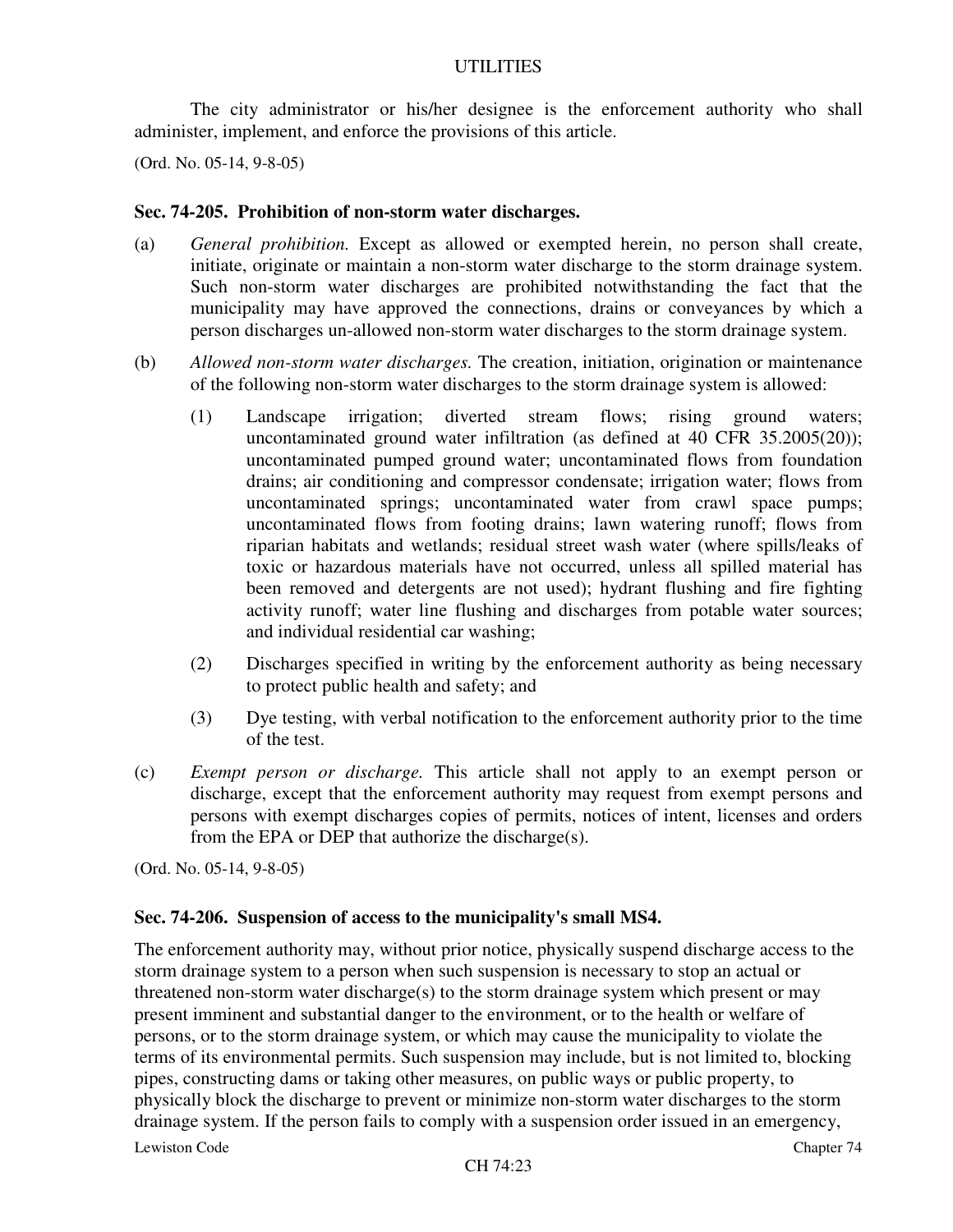the enforcement authority may take such steps as deemed necessary to prevent or minimize damage to the storm drainage system, or to minimize danger to persons, provided, however, that in taking such steps the enforcement authority may only enter upon the premises that is the source of the actual or threatened non-storm water discharge to the storm drainage system with the consent of the premises' owner, occupant or agent. (Ord. No. 05-14, 9-8-05)

### **Sec. 74-207. Monitoring of discharges.**

In order to determine compliance with this article, the enforcement authority may enter upon and inspect premises subject to this article at reasonable hours with the consent of the premises' owner, occupant or agent; to inspect the premises and connections thereon to the storm drainage system; and to conduct monitoring sampling and testing of the discharge to the storm drainage system.

(Ord. No. 05-14, 9-8-05)

#### **Sec. 74-208. Enforcement.**

It shall be unlawful for any person to violate any provision of or to fail to comply with any of the requirements of this article. Whenever the enforcement authority believes that a person has violated this article, the enforcement authority may enforce this article in accordance with 30-A M.R.S.A. § 4452.

- (1) *Notice of violation.* Whenever the enforcement authority believes that a person has violated this article, the enforcement authority may order compliance with this article by written notice of violation to that person indicating the nature of the violation and ordering the action necessary to correct it, including, without limitation:
	- a. The elimination of non-storm water discharges to the storm drainage system;
	- b. The cessation of discharges, practices, or operations in violation of this article;
	- c. At the person's expense, the abatement or remediation (in accordance with best management practices in DEP rules and regulations) of non-storm water discharges to the storm drainage system and the restoration of any affected property; and/or
	- d. The payment of fines, of the municipality's remediation costs and of the municipality's reasonable administrative costs and attorneys' fees and costs.

If abatement of a violation and/or restoration of affected property is required, the notice shall set forth a deadline within which such abatement or restoration must be completed.

(2) *Penalties/fines/injunctive relief.* Any person who violates this article shall be subject to fines, penalties and orders for injunctive relief and shall be responsible for the municipality's attorney's fees and costs, all in accordance with 30-A M.R.S.A. § 4452. Each day such violations continues shall constitute a separate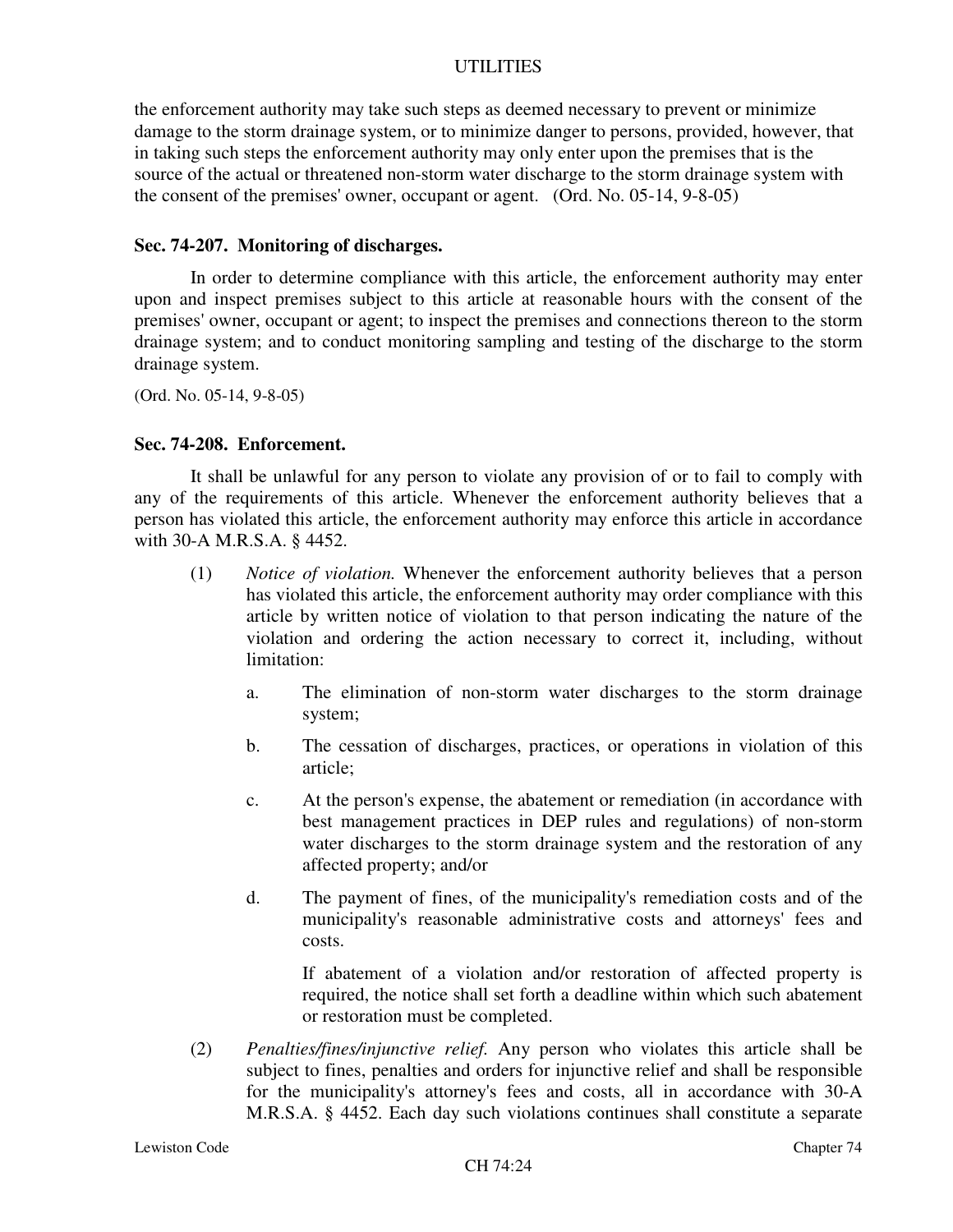violation. Moreover, any person who violates this article also shall be responsible for any and all fines, penalties, damages and costs, including, but not limited to attorneys' fees and costs, incurred by the municipality for violation of federal and state environmental laws and regulations caused by or related to that person's violation of this article; this responsibility shall be in addition to any penalties, fines or injunctive relief imposed under this section.

- (3) *Consent agreement.* The enforcement authority may, with the approval of the municipal officers, enter into a written consent agreement with the violator to address timely abatement of the violation(s) of this article for the purposes of eliminating violations of this article and of recovering fines, costs and fees without court action.
- (4) *Appeal of notice of violation.* Any person receiving a notice of violation or suspension notice may appeal the determination of the enforcement authority to the board of appeals in accordance with the City's Code of Ordinances. The notice of appeal must be received within 30 days from the date of the notice of violation. The board of appeals shall hold a de novo hearing on the appeal within 30 days from the date of receipt of the notice of appeal. The board of appeals may affirm, reverse or modify the decision of the enforcement authority. A suspension under section 74-206 of this article remains in place unless or until lifted by the board of appeals or by a reviewing court. A party aggrieved by the decision of the board of appeals may appeal that decision to the Maine Superior Court within 45 days of the date of the board of appeals decision pursuant to Rule 80B of the Maine Rules of Civil Procedure.
- (5) *Enforcement measures.* If the violation has not been corrected pursuant to the requirements set forth in the notice of violation, or, in the event of an appeal, within 45 days of the decision of the municipal board of appeals upholding the decision of the enforcement authority, then the enforcement authority may recommend to the municipal officers that the town attorney file an enforcement action in a Maine court of competent jurisdiction under Rule 80K of the Maine Rules of Civil Procedure.
- (6) *Ultimate responsibility of discharger.* The standards set forth herein are minimum standards; therefore this article does not intend nor imply that compliance by any person will ensure that there will be no contamination, pollution, nor unauthorized discharge of pollutants into waters of the U.S. caused by said person. This article shall not create liability on the part of the municipality, or any agent or employee thereof for any damages that result from any person's reliance on this article or any administrative decision lawfully made hereunder.

(Ord. No. 05-14, 9-8-05)

# **Sec. 74-209. Severability.**

The provisions of this article are hereby declared to be severable. If any provision, clause, sentence, or paragraph of this article or the application thereof to any person, establishment, or circumstances shall be held invalid, such invalidity shall not affect the other provisions, clauses, sentences, or paragraphs or application of this article.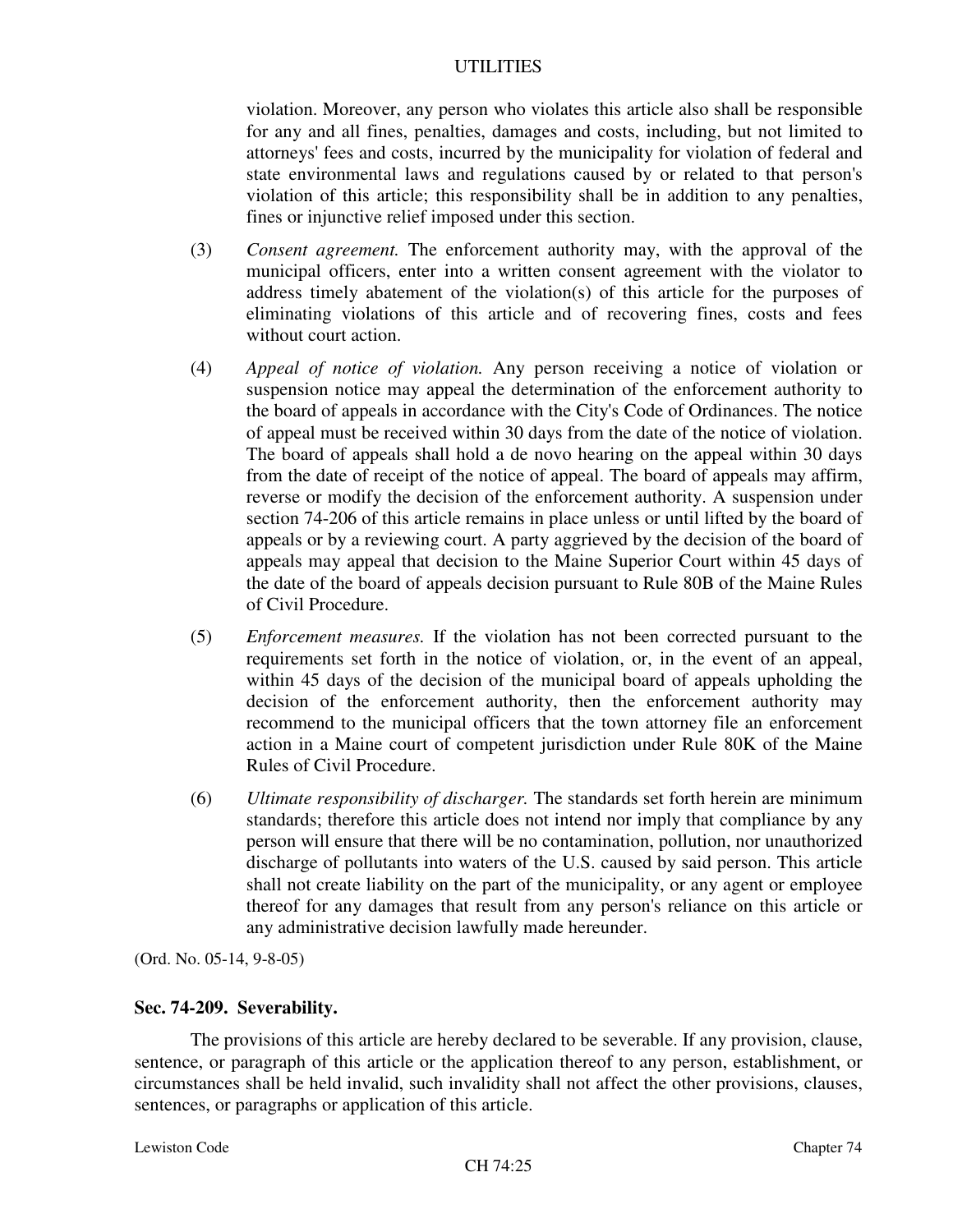(Ord. No. 05-14, 9-8-05)

### **Sec. 74-210. Basis.**

The City of Lewiston enacts this article pursuant to 30-A M.R.S.A. § 3001 (Municipal Home Rule Ordinance Authority), 38 M.R.S.A. § 413 (the "Wastewater Discharge Law"), 33 U.S.C. § 1251 et seq. (the "Clean Water Act"), and 40 CFR Part 122 (U.S. Environmental Protection Agency's regulations governing the National Pollutant Discharge Elimination System ("NPDES")). The Maine Department of Environmental Protection, through its promulgation of the "general permit for the discharge of stormwater from small municipal separate storm sewer systems", dated June 3, 2003, has listed the City of Lewiston as having a regulated small municipal separate storm sewer system ("small MS4"); under this general permit, listing as a regulated small MS4 necessitates enactment of this article as part of the municipality's storm water management program.

(Ord. No. 05-14, 9-8-05)

### **Secs. 74-211--74-299. Reserved.**

# **ARTICLE IV. STORMWATER UTILITY**

#### **Sec. 74-300. Findings.**

Whereas the city council finds that water quality in the watersheds within and surrounding the city, including but not limited to watersheds associated with the Androscoggin River, No Name Pond, Garcelon Bog, Jepson Brook, Hart Brook, No Name Brook, Stetson Brook, Gully Brook, Goff Brook, Moody Brook and Salmon Brook, along with their tributaries are potentially threatened by pollutants associated with existing land use and future development; and

Whereas the city council finds that poor water quality in the watershed can threaten public health, safety, and welfare; and

Whereas the existing stormwater management system is deteriorating and may be inadequate to meet existing and future needs, and flooding concerns may arise; and

Whereas requirements of the U.S. Environmental Protection Agency ("EPA") demand a comprehensive approach to municipal stormwater management, and the city wishes to take a proactive approach to these requirements; and

The city council makes the following additional findings:

• The stormwater management needs of the city have been identified in a needs analysis entitled (Stormwater/CSO Utility Feasibility Study Preliminary Results) dated April 11, 2002, by Camp Dresser and McKee, Inc. and an analysis entitled "Clean Water Act Master Plan" dated December 12, 2000, by Metcalf & Eddy ("stormwater studies") that indicate more effective stormwater management in the city would contribute to the health, safety and welfare of the residents. Further, this analysis reveals that stormwater facilities and activities associated with stormwater management provide services and benefits to all properties, property owners, residents and citizens of the city.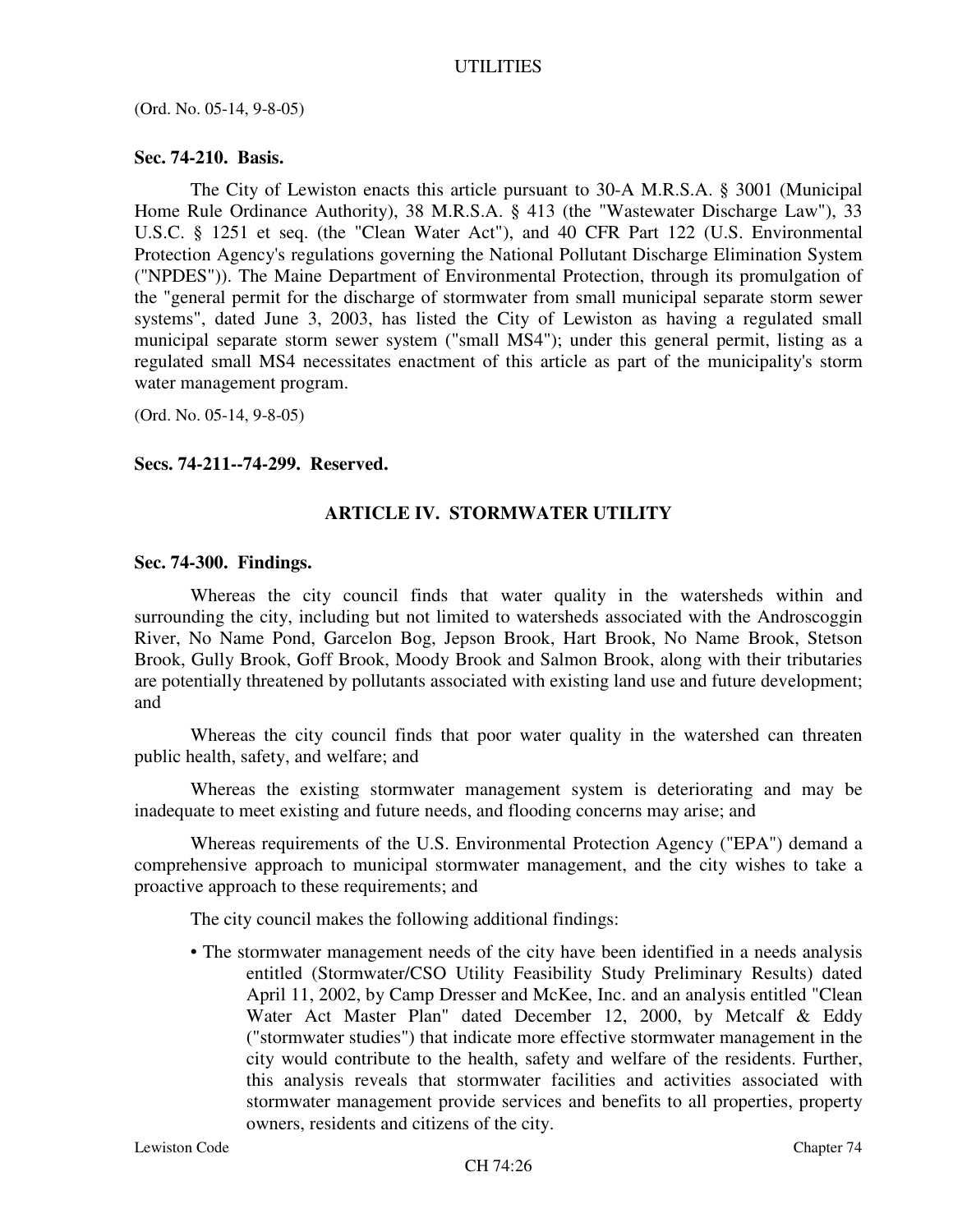- Given the scope of stormwater management needs identified by the stormwater studies, it is appropriate and necessary to authorize the formation of a stormwater utility unit, as a program comprised of personnel from the city's department of public services and department of public works and with dedicated funding components, charged with the responsibility to establish, operate, maintain, control, and enhance the stormwater management programs, services, systems, and facilities of the city.
- In order to establish, operate, and maintain the stormwater infrastructure of the city, ensure the future usefulness of the existing system through additions and improvements, and provide other services associated with stormwater and watershed management, sufficient and stable funding is required for the operation, maintenance and improvement of the stormwater management programs, services, systems, and facilities of the city.
- A stormwater utility service fee schedule that efficiently takes into account impervious surface area, and uses intensity and nature of land use as the most appropriate and equitable method of allocating the cost of stormwater management programs, services, systems, and facilities of the city and between and among rural and urbanized areas of the city and residential dwelling units, non-residential properties and other developed lands for governing assessments and collections of the utility.

(Ord. No. 06-10, 7-27-06)

# **Sec. 74-301. Purpose.**

Stormwater runoff is one (1) of the largest contributors to water quality violations in urban and urbanizing areas of Maine. According to the US EPA, polluted stormwater runoff is a leading cause of impairment to the nearly forty (40) percent of surveyed U.S. water bodies which do not meet water quality standards (U.S. EPA, 1995). When polluted stormwater runoff is discharged directly into surface water bodies, several adverse effects can occur: public health can be threatened from contaminated drinking water sources, food sources, and recreational waters; aquatic habitats can be damaged or destroyed; and aesthetic values of waterways can decline. Management of stormwater is critical to ensuring the integrity of valuable surface water resources. An effective approach to managing stormwater and related impacts is creation of a utility that delivers stormwater management services to a community.

Therefore, the city hereby establishes a stormwater management utility for the following purposes:

- To determine the necessary level of municipal stormwater management services for the city;
- To maintain and improve the drainage facilities of the city, to ensure that they perform to design capacity while using best management practices to meet local, state, and federal water quality standards;
- To mitigate the damaging effects of uncontrolled and unmanaged stormwater runoff;
- To support and promote sound stormwater management practices that mitigate nonpoint source pollution, reduce flooding, and enhance area drainage within the city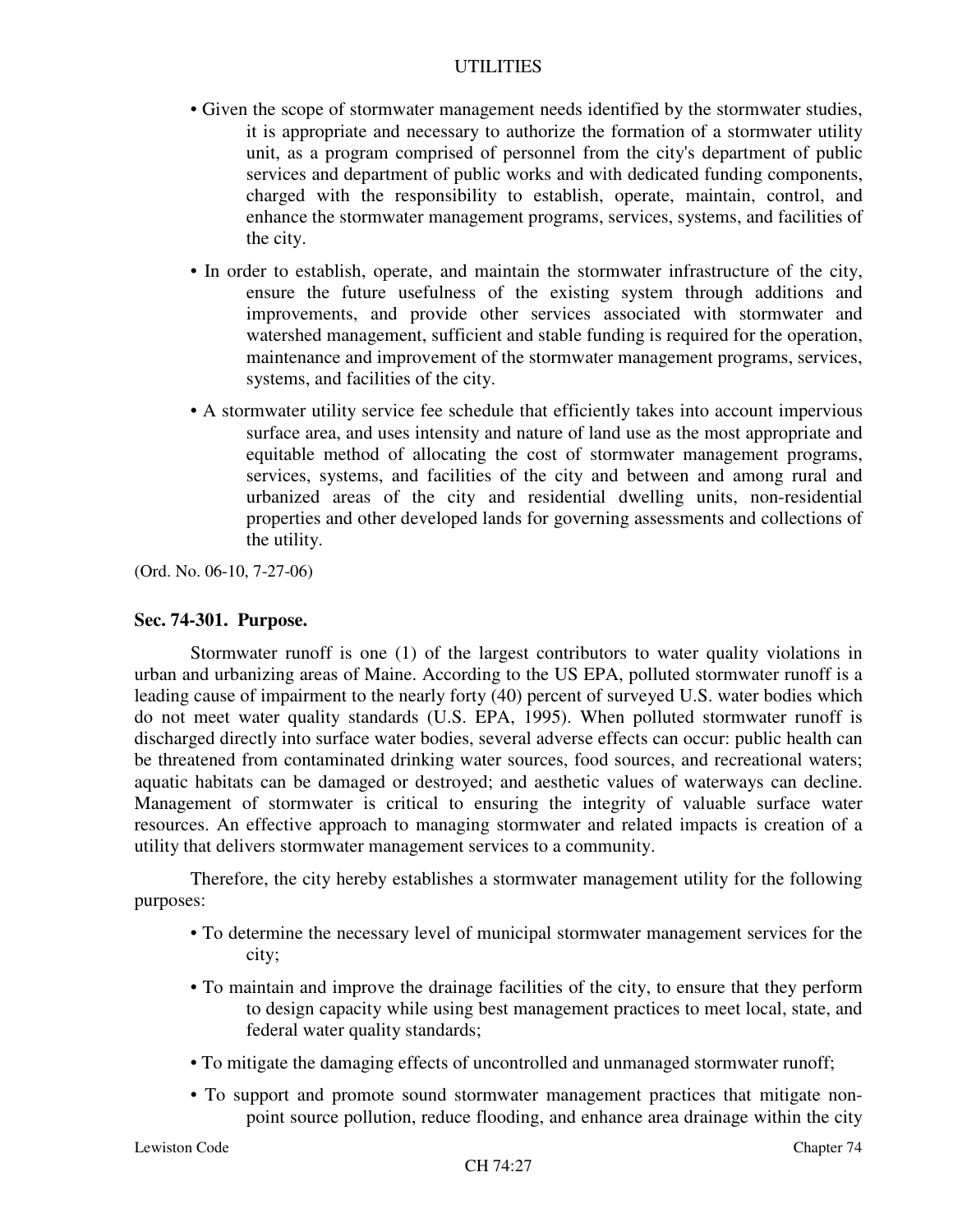and;

• To support the goals and objectives of the city ordinances addressing stormwater management in other sections of this Code of Ordinances and to comply with applicable law, including the Maine Department of Environmental Protection Stormwater Management Regulations.

(Ord. No. 06-10, 7-27-06)

### **Sec. 74-302. Authority and jurisdiction.**

- (a) Under the authority of the Maine Constitution, Article VIII, and Title 30-A M.R.S.A. § 3001, the city hereby establishes the Lewiston Stormwater Utility ("utility") as a program comprised of personnel of the department of public services and department of public works to provide stormwater management programs, services, systems, and facilities of the city. The city administrator will appoint a superintendent of stormwater management and a director of field operations to carry out the responsibilities of the utility.
- (b) The utility or its designee is authorized to assess and collect service fees from all persons owning land within the municipality that benefit from the services provided by the utility, including all persons that own land from which stormwater runoff discharges directly or indirectly to the stormwater management systems and facilities managed by the utility.
- (c) The utility will assume all responsibility for providing stormwater management programs, services, systems, and facilities of the city, including maintaining and improving stormwater infrastructure; providing engineering services for stormwater management; regulating, in accordance with local, state and federal regulations, stormwater discharges from each parcel contributing to the stormwater management systems and facilities; and collecting utility fees. The superintendent of stormwater management, or his/her designated representative, is authorized to make recommendations for stormwater management plans during any required review process for new and/or existing development.
- (d) The boundaries and jurisdiction of the stormwater utility shall encompass all portions of the City of Lewiston.

(Ord. No. 06-10, 7-27-06)

#### **Sec. 74-303. Definitions.**

The definitions contained in Maine's Stormwater Management Law and Regulations (38 M.R.S.A. § 420D; 06-096 CMR Ch. 500 (Oct. 30, 2005), are incorporated herein by reference. Additional terms used in this article are defined as follows:

*Credit:* Credit shall mean a conditional reduction in the amount of a stormwater service fee to an individual property based on the provision and continuing presence of an effectively maintained and operational on-site stormwater system or facility or other service or activity that reduces the stormwater management utility's cost of providing services.

*Customers of the stormwater utility:* Customers of the stormwater utility shall include all persons, properties, and entities served by and/or benefiting from the utility's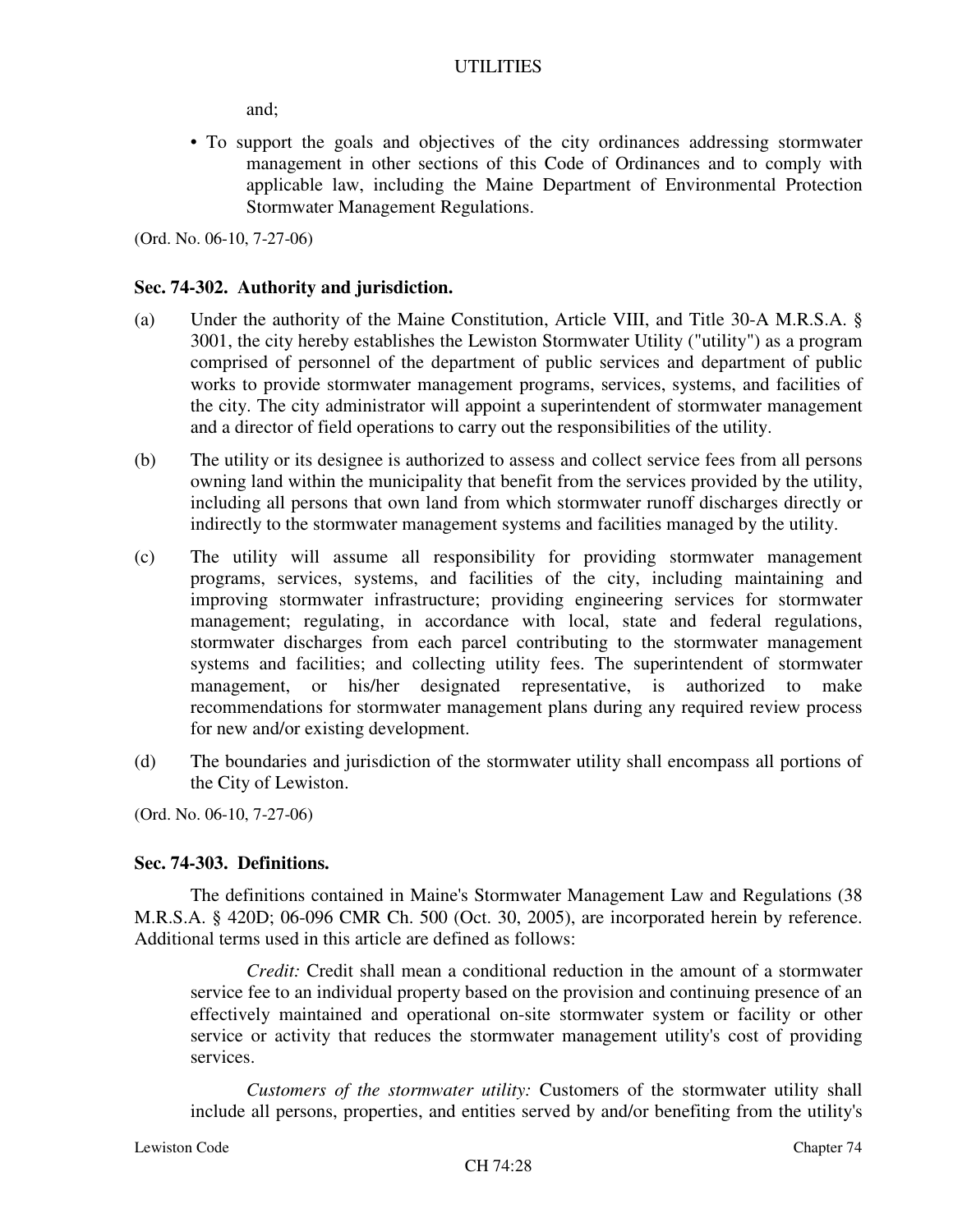acquisition, management, maintenance, extension, and improvement of the public stormwater management systems and facilities and regulation of public and private stormwater systems, facilities, and activities related thereto, and persons, properties, and entities which will ultimately be served or benefited as a result of the stormwater management program.

*Developed land:* Developed land shall mean property altered from its natural state by removal of vegetation, construction, or installation of improvements such as buildings, structures, or other impervious surfaces, or by other alteration of the property that results in a meaningful change in the hydrology of the property during and following rainfall events (agricultural and forestry operations that do not create impervious surface area excepted).

*Ephemeral stream:* A channel that flows only during wet weather following a precipitation event and typically flows no more than a few days after the storm.

*Equivalent residential unit (ERU):* A measure used to standardize the utility service fees for residential properties, or classes of residential properties, and based on the average amount of impervious area of a base residential parcel. The ERU shall also be used as the basis for standardizing and determining the equivalent size of non-residential properties and other developed lands. The staff of the utility, together with consulting engineers, shall undertake an analysis to identify the amount of square feet of impervious surface area of an ERU and this will be identified as part of the stormwater service fee schedule policy.

*Exemption:* Exemption shall mean not applying to, or removing the application of the stormwater management utility service fee from, a property. No permanent exemption shall be granted based on taxable or non-taxable status or economic status of the property owner.

*Hydrologic response:* The hydrologic response of a property is the manner whereby stormwater collects, remains, infiltrates, and is conveyed from a property.

*Impervious surfaces:* Impervious surfaces are those areas that prevent or impede the infiltration of stormwater into the soil as it entered in natural conditions prior to development. Impervious areas include, but are not limited to, rooftops, sidewalks, walkways, patio areas, driveways, parking lots, storage areas, compacted gravel surfaces, awnings and other fabric or plastic coverings, and other surfaces that prevent or impede the natural infiltration of stormwater runoff which existed prior to development.

*Intermittent stream:* A stream or river that flows during both wet and dry weather only during the wettest part of the year and exhibits no flow during dry weather during at least a portion of the year, and is depicted as a thin solid line on United States Geological Survey (USGS) quadrangle maps.

*Other developed lands:* Other developed lands shall mean, but not be limited to, mobile home parks, commercial and office buildings, public buildings and structures, industrial and manufacturing buildings, storage buildings and storage areas covered with impervious surfaces, parking lots, parks, recreation properties, public and private schools and universities, colleges, research facilities and stations, hospitals and convalescent centers, airports, agricultural uses covered by impervious surfaces, water and wastewater treatment plants, and lands in other uses which alter the hydrology of the property from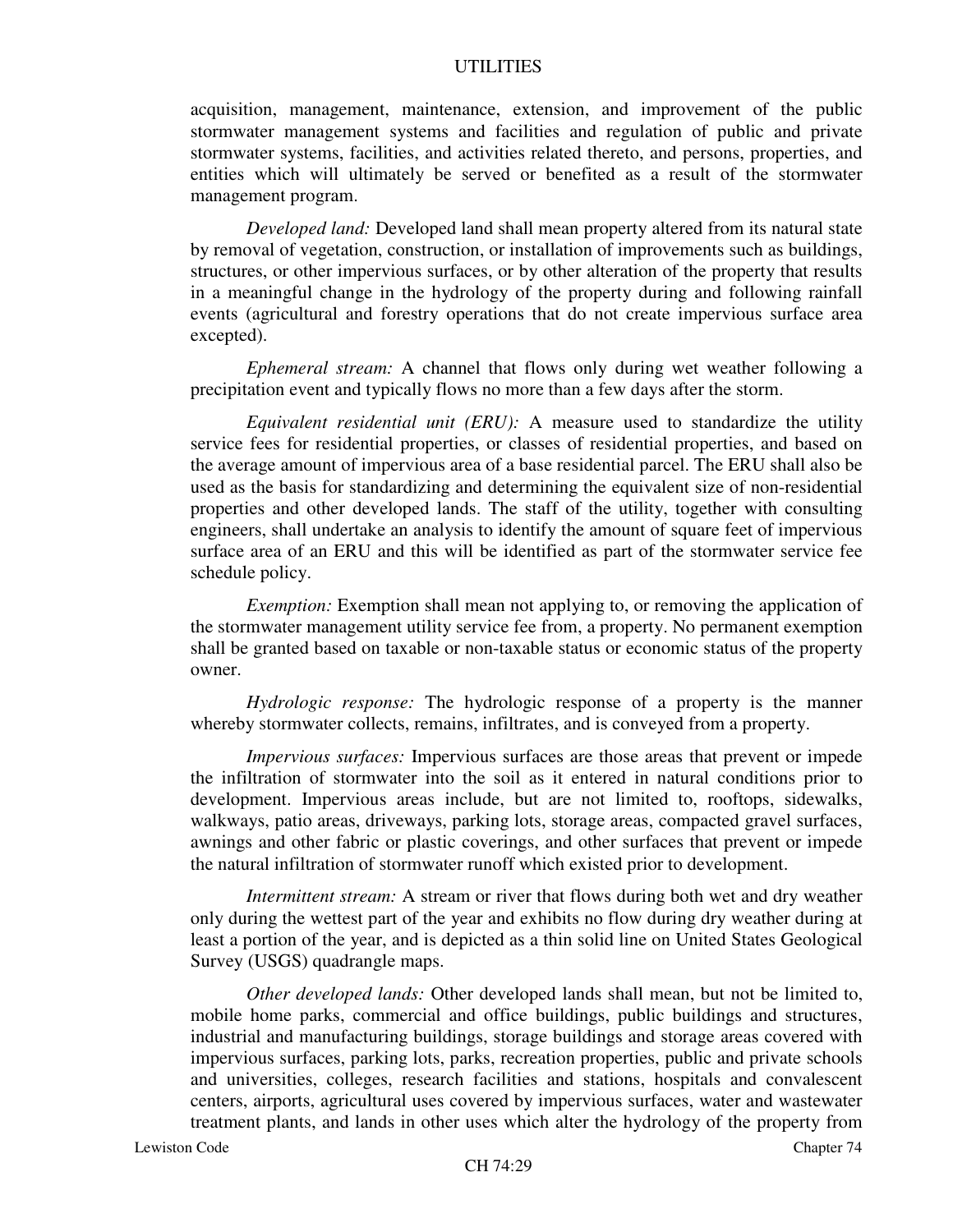that which would exist in a natural state.

*Perennial stream:* A stream or river that flows during both wet and dry weather throughout the year and over multiple years in duration, and that is depicted as a bold line on USGS quadrangle maps.

*Pollution:* The contamination or other alteration of the physical, chemical or biological properties of any natural waters of the City of Lewiston, or the discharge of any liquid, gaseous, solid or radioactive or other substance into any such waters as will or is likely to create a nuisance, or render such water harmful, detrimental, or injurious to the public health, safety and welfare or to other beneficial uses.

*Residential dwelling unit:* Residential dwelling unit shall mean developed land containing one or more structures and which contains one or more bedrooms, with a bathroom and kitchen facilities, designed for occupancy for dwelling purposes. Dwelling units may include single-family houses, single duplex units under common ownership, manufactured homes, condominiums, townhouses, and mobile homes located on one or more individual lots or parcels of land. Developed land may be classified as a residential dwelling unit despite the presence of incidental structures associated with residential uses such as barns, garages, carports, or small storage buildings such as tool sheds or woodsheds.

*Stormwater:* Precipitation as it falls to the earth, surface runoff and drainage, and paths taken by such water.

*Stormwater management programs, services, systems, and facilities:* Stormwater management programs, services, systems, and facilities are those administrative, engineering, operational, regulatory, and capital improvement activities and functions performed by the City of Lewiston in connection with managing the stormwater management systems and facilities of the city, plus all other activities and functions necessary to support the provision of such programs and services.

*Stormwater management systems and facilities:* Those natural and man-made channels, swales, ditches, swamps, rivers, streams, creeks, branches, reservoirs, ponds, drainage ways, inlets, catch basins, pipes, head walls, storm sewers, lakes, city and state roads including the Maine Turnpike and other physical works, properties, and improvements which transfer, control, convey or otherwise influence the movement of stormwater runoff and its discharge to and impact upon receiving waters.

*Stormwater service fees:* Stormwater service fees shall mean the periodic service fee imposed pursuant to this article for the purpose of funding costs related to stormwater management programs, services, systems, and facilities.

*Stormwater service fee schedule policy:* The policy approved by the city council identifying the specific fee structure and formulas upon which stormwater service fees and credits will be based.

*Undeveloped land:* Land in its unaltered natural state or which has been modified to such minimal degree as to have a hydrologic response comparable to land in an unaltered natural state shall be deemed undeveloped. Undeveloped land shall have no pavement, asphalt, or compacted dirt or gravel surfaces or structures which create an impervious surface that would prevent infiltration of stormwater or cause stormwater to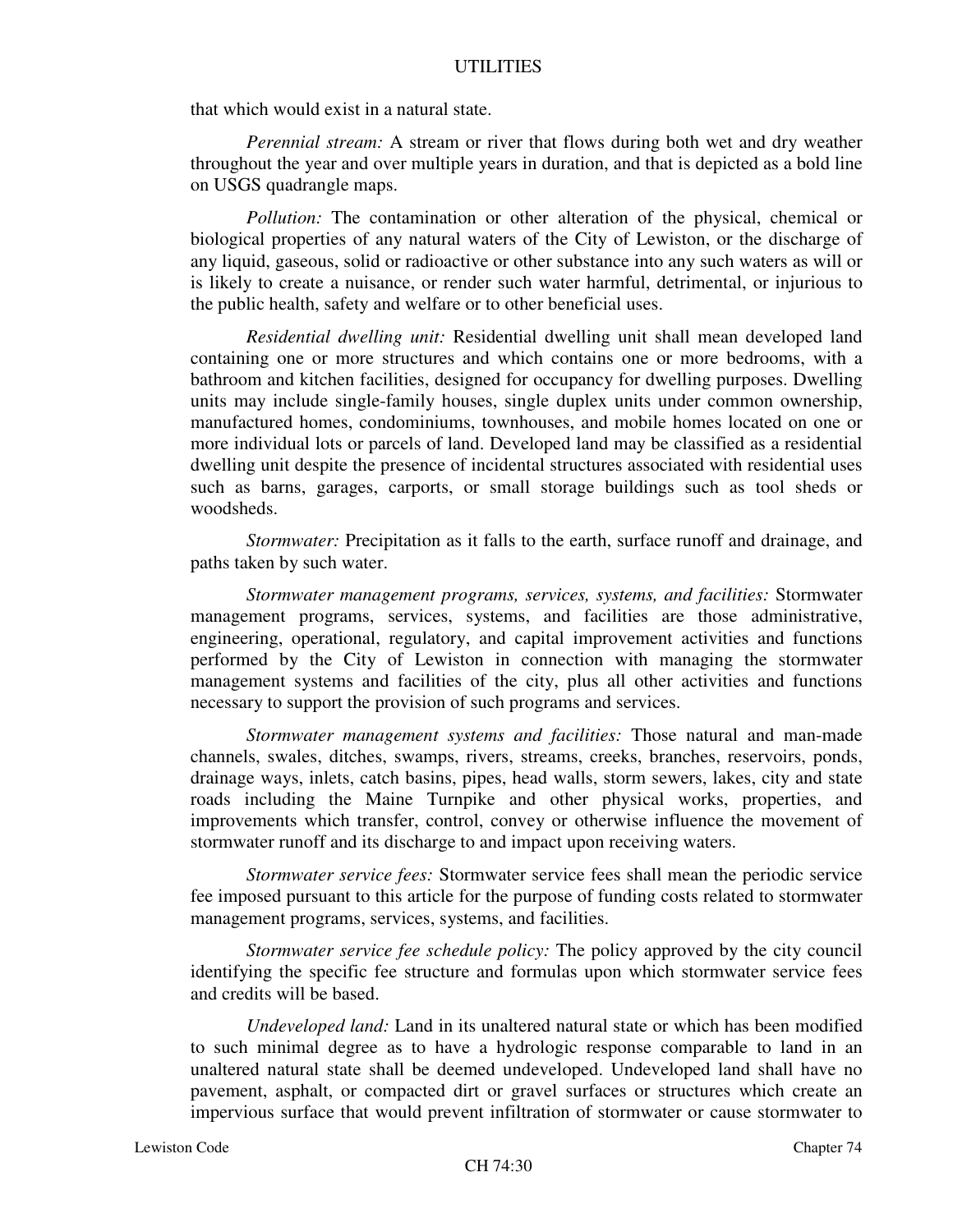collect, concentrate, or flow in a manner materially different than that which would occur naturally.

*Lewiston Stormwater Utility:* The program within the City of Lewiston staffed by the public services department and public works department, responsible for providing the stormwater management programs, services, systems, and facilities pursuant to this article.

(Ord. No. 06-10, 7-27-06; Ord. No. 06-14, 11-2-06)

#### **Sec. 74-304. Establishment of stormwater fund.**

- (a) The city administrator shall establish a dedicated stormwater fund in the city budget and an accounting system for the purpose of managing all funds collected for the purposes and responsibilities of the utility. All revenues and receipts of the utility shall be placed in the stormwater fund, which shall be separate from all other funds, and only the expenses of stormwater management programs, services, systems, and facilities of the city shall be paid by the fund.
- (b) The utility and the stormwater fund may also accept loans, state, federal and private grants, and allocations of funds from the city's general fund or special purpose funds.
- (c) Stormwater service fees will be set at a rate that covers the costs necessary to carry out the stormwater management programs, services, systems and facilities approved by the city as necessary to carry out the functions of the utility. Expenditure of funds from the stormwater fund is limited to the following:
	- Operating expenses;
	- Non-operating expenses, such as equipment and supplies;
	- Payment on principal and interest on debt obligations;
	- Capital investments including stormwater best management practices (BMPs) and components (e.g., purchase of plants and other amenities to support stormwater management alternatives utilizing vegetation);
	- Reserve expenses; and
	- Others costs as deemed necessary by the city council.

(Ord. No. 06-10, 7-27-06)

#### **Sec. 74-305. Requirements for on-site stormwater management.**

All property owners and developers of property within the city shall provide, manage, maintain and operate their stormwater systems to meet all requirements of the Maine Stormwater Management Law, and regulations and all other applicable stormwater management requirements now specified or later specified in this Code of Ordinances, including, but not limited to, the non-stormwater discharge ordinance (section 74-200 et seq.), the private stormwater elimination policy, and applicable development performance standards contained in the Code of Ordinances. The city council hereby adopts and incorporates the requirements of the private stormwater elimination policy, subject to revision and amendment by the council upon recommendation of the superintendent of stormwater.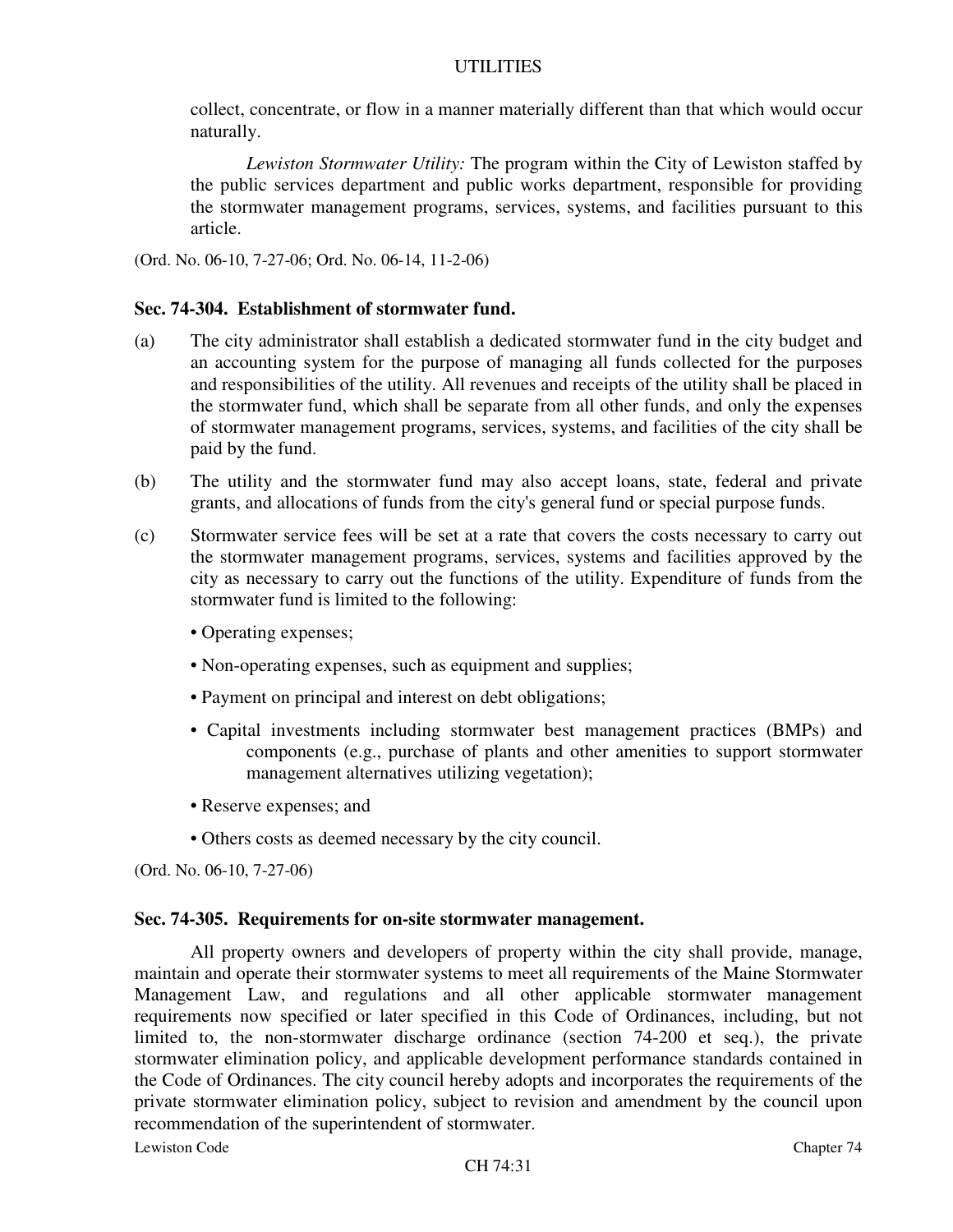Failure to comply with these requirements shall constitute a nuisance and be subject to abatement action, in addition to the enforcement actions described in subsection 74-311(a). In the event that a public nuisance is found to exist by a court of appropriate jurisdiction, and the property owner fails to abate said nuisance within a reasonable time as allowed by the court, the city may take all legally authorized actions necessary to enforce the court's judgment, including entering upon the property and causing such work as is reasonably necessary to be performed, with the actual cost thereof assessed against the owner in the same manner as a tax levied against the property. From the date of filing such action, the city shall have lien rights that may be perfected, after judgment, by filing a notice of lien in the court of appropriate jurisdiction. The city shall have the right, pursuant to this article, for its designated officer and employees to enter upon private and public property owned by entities other than the city, upon reasonable notice to the owner thereof, to inspect the property and conduct surveys and engineering tests thereon in order to ensure compliance. Failure to comply with the standards identified herein will also subject the property owner to enforcement action, as described in section 74-311, herein.

(Ord. No. 06-10, 7-27-06)

#### **Sec. 74-306. Services provided.**

- (a) For the purposes of operating, maintaining and improving the stormwater management system and facilities, the city owns or has legal access to portions of the system that:
	- Are located within public streets, easements, and rights-of-way of the jurisdiction; and/or
	- Are subject to access provisions established by city for the purpose of operating, maintaining, and/or improving stormwater systems and facilities.
- (b) Stormwater systems located on private property or on public property for which no access provisions have been made shall be considered the legal responsibility of the property owner.
- (c) The utility may provide some or all of the following services in exchange for collecting a service fee:
	- Administer the stormwater management program for the city;
	- Perform necessary studies and analysis of the service area or potential service area(s);
	- Acquire, construct, operate, maintain, manage, protect, and enhance the stormwater infrastructure, including betterments and connections to the public drainage system; mapping of natural and man-made features affecting stormwater management;
	- Detect and eliminate illicit discharges to the stormwater management system;
	- Periodically inspect properties to determine contribution to municipal stormwater load;
	- Inventory stormwater management facilities;
	- Maintain an up-to-date database of residential and non-residential properties in the service area, billing class codes for each parcel, runoff contributions of each property to the stormwater system for non-residential properties, and charges and payments for each account;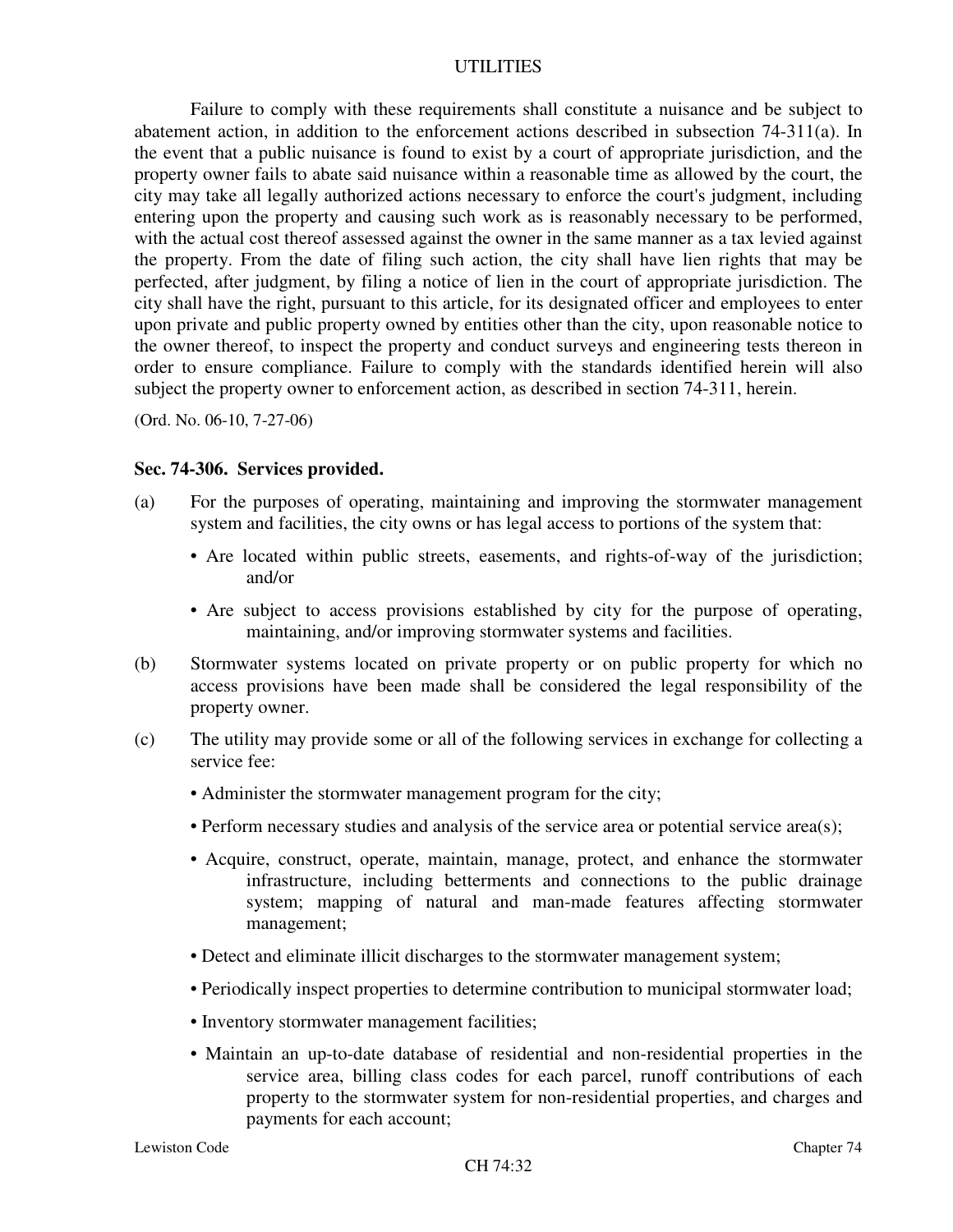- Determine compliance with applicable local, state and federal regulations, the stormwater discharges from each parcel contributing to the stormwater system;
- Perform inspections of stormwater management structures and facilities, both during and after development/construction;
- Perform master planning and engineering for watershed management and capital improvements;
- Recommend and provide advice to update and/or revise local comprehensive plans with respect to stormwater management;
- Obtain federal and state permits necessary to conduct its duties;
- Obtain and administer grants and loans from public and private sources as authorized by the city council;
- Receive and track service fees collected by the city;
- Review development plans and provide comment to the planning and code enforcement department of the city;
- Make recommendations regarding acquisition of property, easements and rights-of-way in critical areas serving as buffers, retention or infiltrating areas, or providing means to gain access to properties to perform utility duties.
- Educate and inform the public about the impacts of stormwater runoff and the components of a stormwater management plan; and
- Perform any and all other necessary functions in connection with stormwater management programs, services, systems, and facilities of the city.
- (d) The utility will be responsible for addressing all applicable state and federal quantity and water quality standards for stormwater. This includes the responsibility for addressing all applicable state and federal stormwater permits required for the city, including National Pollutant Discharge Elimination System (NPDES) municipal separate storm sewer systems (MS4) permits and other Phase I and Phase II industrial stormwater permits for applicable municipal activities, and carrying out applicable actions under all local stormwater ordinances. Whereas the City of Lewiston is regulated under Phase II of the NPDES permit program, the utility will assume responsibility for meeting federal NPDES permit requirements for MS4s, including compliance with the six federally mandated minimum control measures:
	- (1) Public education and outreach
	- (2) Public participation/involvement
	- (3) Illicit discharge detection and elimination
	- (4) Construction site runoff control
	- (5) Post-construction runoff control
	- (6) Pollution prevention/good housekeeping

(Ord. No. 06-10, 7-27-06)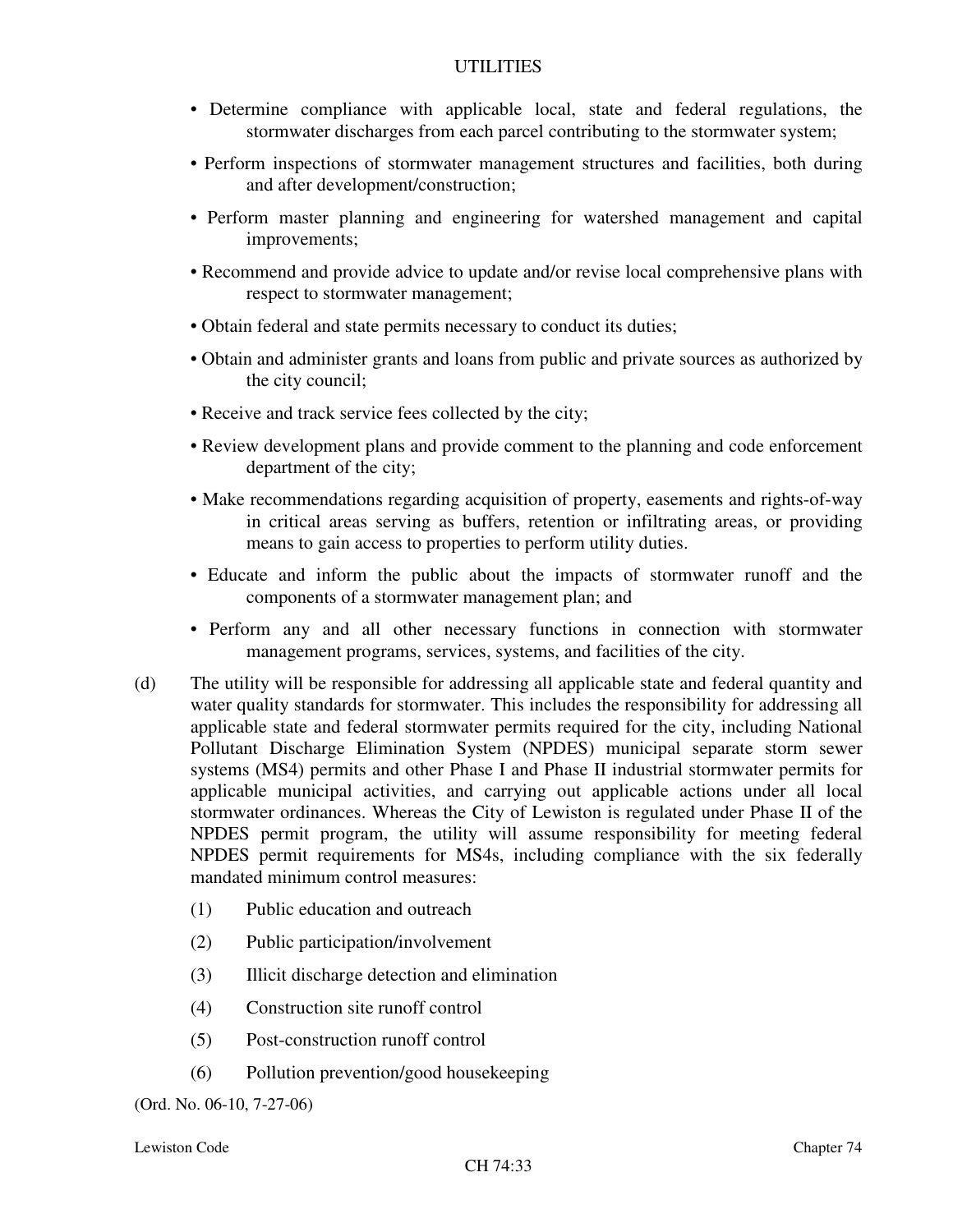#### **Sec. 74-307. Service area.**

The service area of the utility will include all areas within the municipal boundaries of the City of Lewiston.

(Ord. No. 06-10, 7-27-06)

### **Sec. 74-308. Stormwater utility service fees.**

- (a) The city may determine and modify from time to time the service fees of the utility in order that the funds generated correspond to the cost of stormwater management programs, services, systems, and facilities of the city. In general, funding for the stormwater utility shall be equitably derived based on methods that establish a link between the fees and degree of impact imposed on the stormwater management system and facilities.
- (b) To the extent that other funding methods are employed by the city to manage stormwater both within and outside the service area, stormwater service fees shall support and be consistent with plan review and inspection fees, special fees for services, fees in lieu of regulatory requirements, impacts fees, special assessments, and other fees. Fees collected to fund stormwater management activities of the utility can also be supplemented by other revenues available to the city, most notably state, federal, and private grants or loans.
- (c) After adoption of the ordinance, the utility, guided by the city administrator and with the assistance of those consultants deemed necessary by the utility and city administrator, shall undertake an analysis of the cost of stormwater management programs, services, systems, and facilities of the city for the purpose of setting an annual rate schedule for properties served by the utility. The recommendations of the utility (and/or city administrator) shall be submitted for approval by the city council. The fee schedule approved by the city council shall be designated as the stormwater service fee schedule and be made part of the city's policy manual. No bills will be issued to customers prior to city council approval of the stormwater service fee schedule.
- (d) Rate studies shall be conducted periodically by the utility to determine all changes and future updates to the stormwater utility use fee schedule policy. Any revision to the stormwater service fee schedule policy will be approved by the city council prior to implementation.

(Ord. No. 06-10, 7-27-06)

# **Sec. 74-309. Credits and exemptions.**

(a) Credits against service charges are an appropriate means of adjusting payments to the utility and will only be granted to those properties that go beyond the requirements of state and local laws and regulations. Credits against service charges may be granted on a sliding scale for properties providing on-site or off-site stormwater management measures that reduces the impact of the property on the cost of providing stormwater management services, provided that such systems are adequately maintained and exceed performance standards specified under Maine's Stormwater Management Law and regulations as well as any additional stormwater management performance standards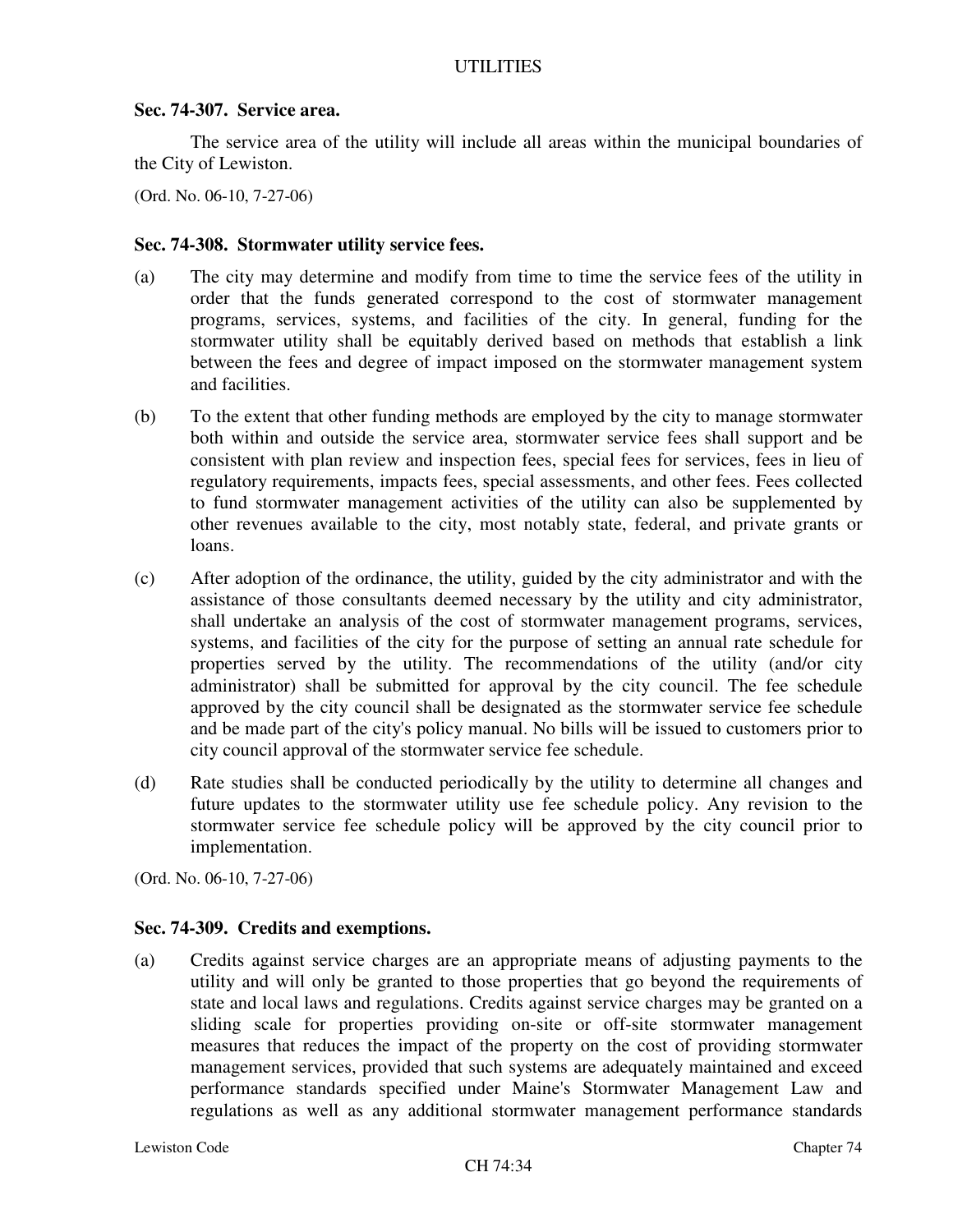imposed by this Code of Ordinances. A fee credit schedule and a manual for the stormwater utility shall be developed by the utility's staff and consultants specifying the necessary performance standards for stormwater systems to qualify for a credit. The scale for credits shall reflect the extent to which the subject properties reduce the peak rate of runoff from the property, or avoid other costs incurred by the stormwater management utility in the delivery of services, and shall be determined by the director, department of public services. The fee credit schedule shall be submitted to and approved by the city council as part of the stormwater service fee schedule policy and be made part of the city's policy manual.

- (b) Credits may be provided for the following:
	- (1) Properties upon which a permanent and/or perpetual conservation or other protective easement has been provided may receive service fee credits, as established by the city council, provided such easement:
		- a. Reduces or compensates for the impact that the subject property, or an unrelated property, has on public or private stormwater systems or water quality of receiving waters;
		- b. Improves the function of public stormwater systems or the water quality of receiving waters; or
		- c. Provides other substantial benefits as identified by the city council.
	- (2) Creation of freshwater wetlands (assuming the created wetland is not part of a mitigation project associated with a permitted impact to a natural wetland);
	- (3) Stormwater management practices (e.g., on-site detention and retention facilities); and
	- (4) Peak flow reduction (may be same as c).
- (c) Exemptions from stormwater service fees are not allowed, except as provided in this section. Exemptions shall be allowed for:
	- •All city and state-owned or maintained roads and rights-of-way, including the Maine Turnpike, because these roads are part of the stormwater management systems and facilities.

(Ord. No. 06-10, 7-27-06; Ord. No. 06-14, 11-2-06)

# **Sec. 74-310. Fee collection schedule.**

Stormwater service fees shall be collected quarterly. To minimize administrative costs, notification and collection of stormwater utility fees shall be coordinated, to the extent possible with the collection of water and sewer service charges. A customer shall have 30 days from receipt of a service fee bill to make payment. Interest, at a rate determined by the city council as part of the stormwater utility use fee schedule shall be charged on delinquent accounts after 30 days.

(Ord. No. 06-10, 7-27-06)

# **Sec. 74-311. Right to enforcement and violations.**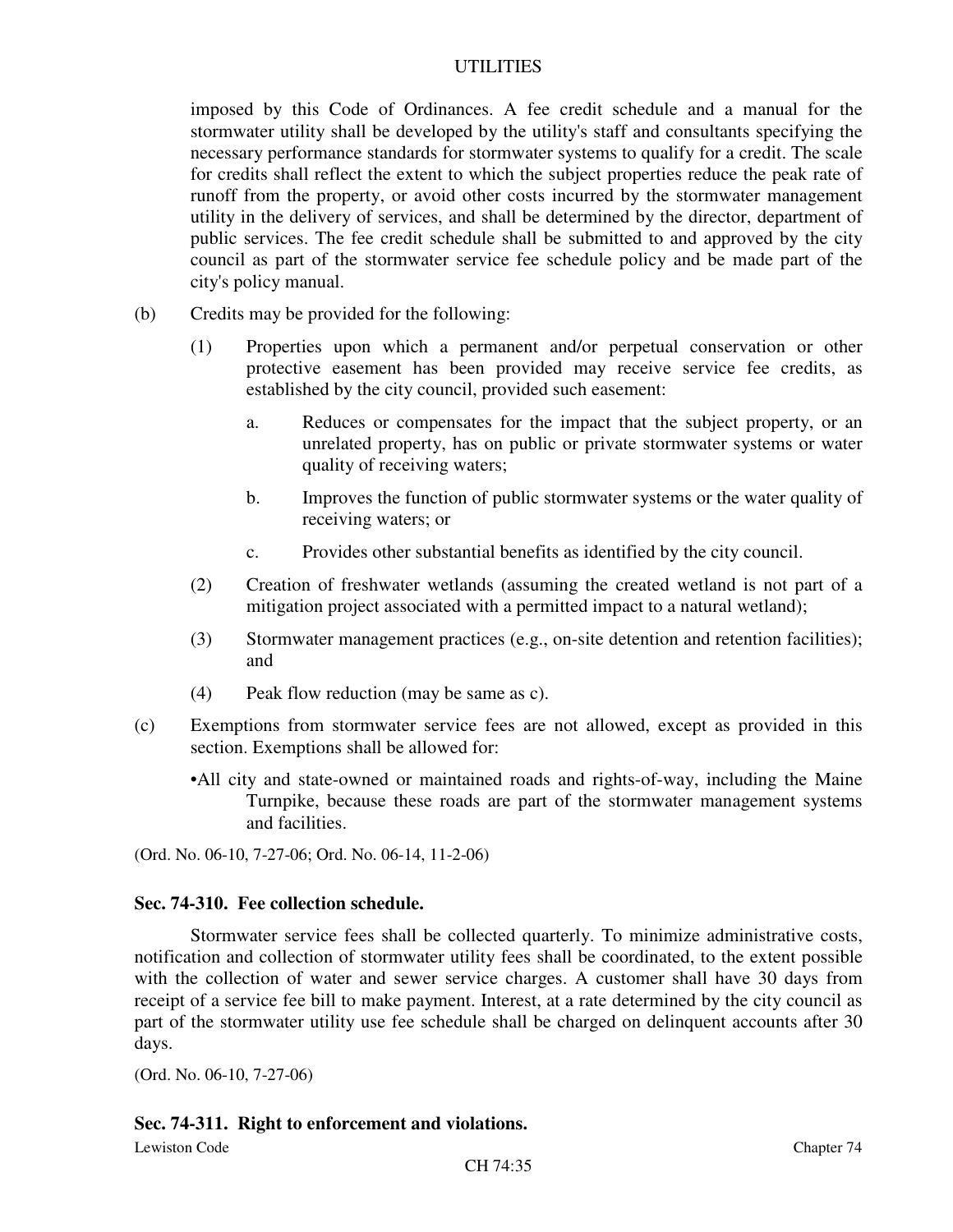- (a) The city administrator, or his authorized designee is the enforcement authority who shall administer, implement, and enforce the provisions of this article.
- (b) It shall be unlawful for any person to violate or to fail to comply with the stormwater management requirements of section 74-305. Whenever the enforcement authority believes that a person has violated section 74-305, the enforcement authority may enforce this article in accordance with 30-A M.R.S.A. § 4452 and section 1-8 of the Code of Ordinances.
	- (1) *Notice of violation.* Whenever the enforcement authority believes that a person has violated this section 74-305, the enforcement authority may order compliance with this article by written notice of violation to that person indicating the nature of the violation and ordering the action necessary to correct it including, without limitation: the cessation of discharges, practices, or operations in violation of this article; at the person's expense, the abatement or remediation of conditions; and/or the payment of fines, of the city's remediation costs and of the city's reasonable administrative costs and attorneys' fees and costs. If abatement of a violation and/or restoration of affected property is required, the notice shall set forth a deadline within which such abatement or restoration must be completed.
	- (2) *Penalties/fines/injunctive relief.* Any person who violates section 74-305 shall be subject to fines, penalties and orders for injunctive relief and shall be responsible for the city's attorneys' fees and costs, all in accordance with 30-A M.R.S.A. § 4452 and section 1-8 of the Code of Ordinances. Each day such violations continue shall constitute a separate violation. Moreover, any person who violates section 74-305 also shall be responsible for any and all fines, penalties, damages and costs, including, but not limited to attorneys' fees and costs, incurred by the city for violation of federal and state environmental laws and regulations caused by or related to that person's violation of section; this responsibility shall be in addition to any penalties, fines or injunctive relief imposed under this section.
	- (3) *Consent agreement.* The enforcement authority may enter into a written consent agreement with the violator to address timely abatement of the violation(s) of this article for the purposes of eliminating violations of section 74-305 and of recovering fines, costs and fees without court action.
	- (4) *Appeal of notice of violation.* Any person receiving a notice of violation or suspension notice may appeal the determination of the enforcement authority to the board of appeals in accordance with the City's Code of Ordinances, App. A, Art. IX. The notice of appeal must be received within 30 days from the date of the notice of violation. The board of appeals shall hold a de novo hearing on the appeal within 30 days from the date of receipt of the notice of appeal. The board of appeals may affirm, reverse or modify the decision of the enforcement authority. A party aggrieved by the decision of the board of appeals may appeal that decision to the Maine Superior Court within 45 days of the date of the board of appeals decision pursuant to Rule 80B of the Maine Rules of Civil Procedure.
	- (5) *Enforcement measures.* If the violation has not been corrected pursuant to the requirements set forth in the notice of violation, or, in the event of an appeal, within 45 days of the decision of the board of appeals upholding the decision of the enforcement authority, then the enforcement authority may initiate an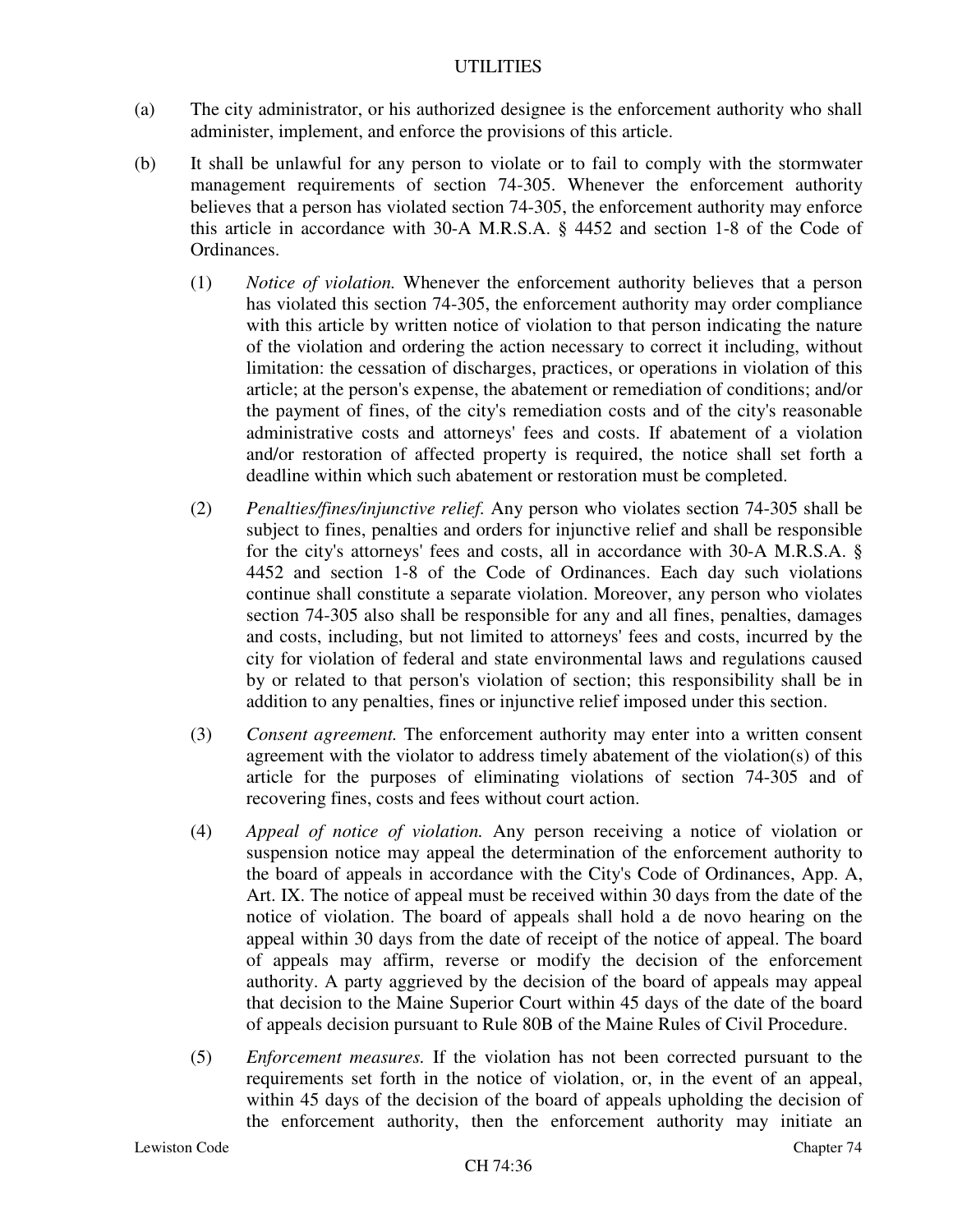enforcement action in a Maine court of competent jurisdiction under Rule 80K of the Maine Rules of Civil Procedure.

- (c) Delinquent fees.
	- (1) Any person that fails to pay the service fee when due shall be responsible for the amount of the unpaid service fee, interest on the unpaid amount at a rate determined by the city council as part of the stormwater utility use fee schedule, a minimum penalty of \$200.00, and attorneys' fees and other costs of collection. Delinquent amounts may be collected by a civil action against the person.
	- (2) A customer of the utility may request review of the amount of the service fee imposed on such customer by written request to the superintendent of stormwater within 30 days of the date the customer receives a service fee bill. The superintendent shall review the service fee and issue a determination, in writing, within 30 days. A customer may appeal the superintendent's decision to the city council within 30 days of the date of the superintendent's decision. Aggrieved persons may appeal a decision of the council to a court of competent jurisdiction within 30 days of the date of the council decision.

(Ord. No. 06-10, 7-27-06)

#### **Sec. 74-312. Limitation of liability.**

Floods from stormwater may occasionally occur which exceed the capacity of the storm drainage facilities constructed, operated, or maintained by funds made available under this chapter. This chapter shall not be interpreted to mean that property subject to the fees and charges established herein will always (or at any time) be free from stormwater flooding or flood damage, or that stormwater systems capable of handling all storm events can be cost-effectively constructed, operated or maintained. Therefore the following limitations on liability are set forth:

- (1) It is the express intent of the city that this stormwater utility ordinance will protect the public heath, safety and welfare of properties and persons in general. However, this ordinance does not create any special duty or relationship with any individual person or specific property either within or outside the jurisdiction of the stormwater utility.
- (2) The city shall not be held liable for flood damage or assessing and removing pollution sources, and reserves the right to assert all available immunities and defenses in any action seeking monetary compensation from the city, or its officers, agents or employees for alleged damages arising from alleged failure or breach of duties or relationship as may now exist or hereafter be created.
- (3) The issuance of any permit, plan approval or inspection shall not constitute a warranty, express or implied, nor shall it afford the basis for any action seeking the imposition of monetary damages against the city or its officers, employees or agents.
- (4) Operation of stormwater systems located on private property or public property not owned by the City of Lewiston and for which there has been no public dedication of such systems and facilities for operation, maintenance and/or improvements of the system, shall be the legal responsibility of the property